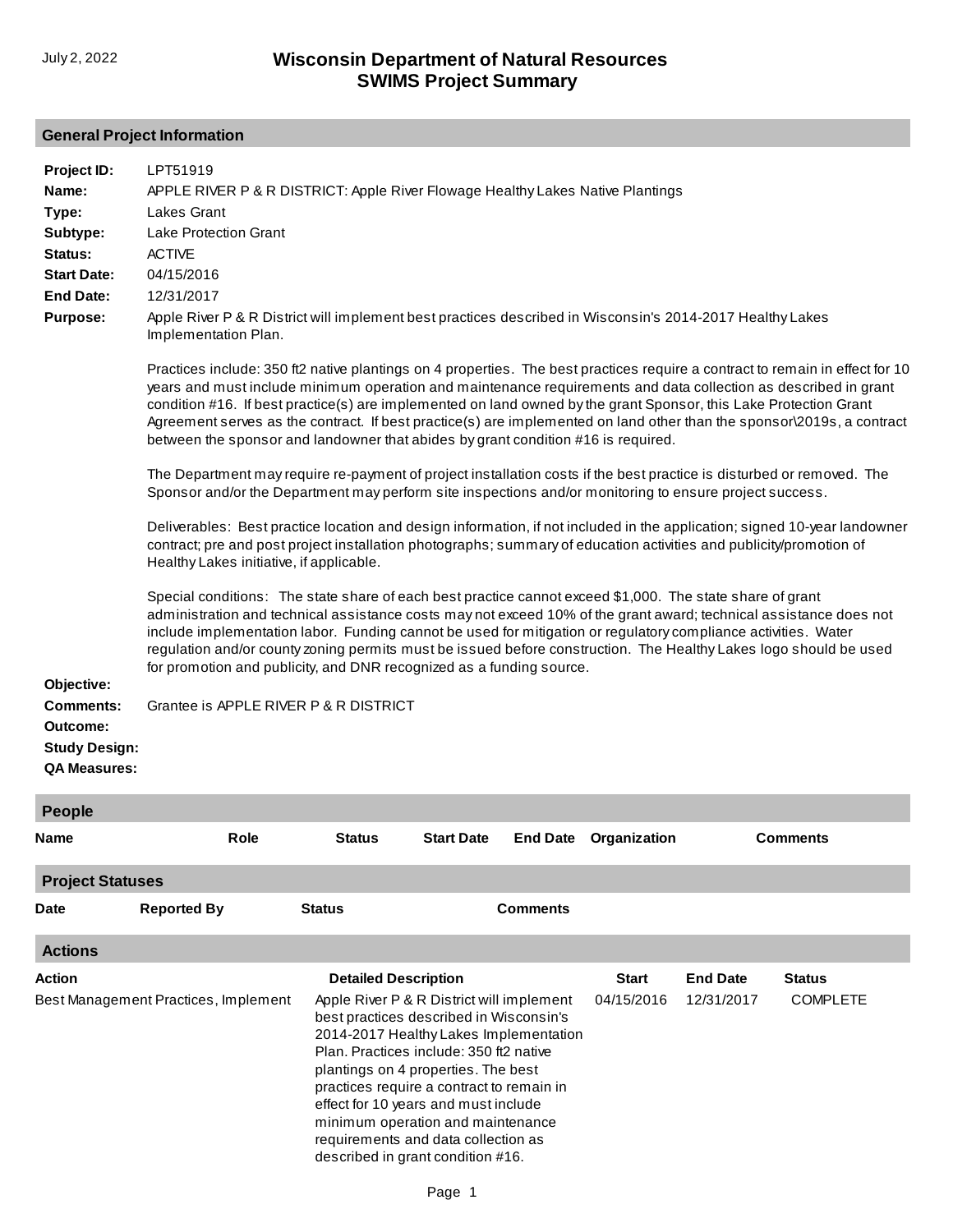| <b>Action</b>        | <b>Detailed Description</b>                                                                                                                                                                                                                                                                                                                                                                                                                                                                                                                                                                                 | <b>Start</b> | <b>End Date</b> | <b>Status</b>   |
|----------------------|-------------------------------------------------------------------------------------------------------------------------------------------------------------------------------------------------------------------------------------------------------------------------------------------------------------------------------------------------------------------------------------------------------------------------------------------------------------------------------------------------------------------------------------------------------------------------------------------------------------|--------------|-----------------|-----------------|
| <b>Grant Awarded</b> | Apple River P & R District will implement<br>best practices described in Wisconsin's<br>2014-2017 Healthy Lakes Implementation<br>Plan.                                                                                                                                                                                                                                                                                                                                                                                                                                                                     | 04/15/2016   | 12/31/2017      | <b>COMPLETE</b> |
|                      | Practices include: 350 ft2 native plantings<br>on 4 properties. The best practices<br>require a contract to remain in effect for 10<br>years and must include minimum<br>operation and maintenance requirements<br>and data collection as described in grant<br>condition #16. If best practice(s) are<br>implemented on land owned by the grant<br>Sponsor, this Lake Protection Grant<br>Agreement serves as the contract. If best<br>practice(s) are implemented on land other<br>than the sponsor's, a contract between the<br>sponsor and landowner that abides by<br>grant condition #16 is required. |              |                 |                 |

# **Monitoring Stations**

| <b>Station ID</b>       | <b>Name</b>    |                        | <b>Comments</b>       |  |  |  |  |
|-------------------------|----------------|------------------------|-----------------------|--|--|--|--|
| <b>Assessment Units</b> |                |                        |                       |  |  |  |  |
| <b>WBIC</b>             | <b>Segment</b> | <b>Local Name</b>      | <b>Official Name</b>  |  |  |  |  |
| 742300                  |                | <b>Bone Lake</b>       | Unnamed               |  |  |  |  |
| 742400                  |                | <b>Bone Lake</b>       | Unnamed               |  |  |  |  |
| 1864900                 |                | Marsh Lake             | Marsh Lake            |  |  |  |  |
| 2070100                 | 5              | South Fork Hay River   | South Fork Hay River  |  |  |  |  |
| 2078800                 | 3              | Moon Creek             | Moon Creek            |  |  |  |  |
| 2079400                 |                | Camelia Lake           | Camelia Lake          |  |  |  |  |
| 2449200                 |                | Alabama Lake (Long)    | Alabama Lake          |  |  |  |  |
| 2449400                 |                | Antler Lake (Pine)     | <b>Antler Lake</b>    |  |  |  |  |
| 2449600                 |                | <b>Badger Lake</b>     | <b>Badger Lake</b>    |  |  |  |  |
| 2449700                 |                | <b>Baker Lake</b>      | <b>Baker Lake</b>     |  |  |  |  |
| 2450300                 |                | <b>Barneys Lake</b>    | <b>Barneys Lake</b>   |  |  |  |  |
| 2450700                 |                | <b>Bass Lake</b>       | <b>Bass Lake</b>      |  |  |  |  |
| 2450800                 |                | <b>Bass Lake</b>       | <b>Bass Lake</b>      |  |  |  |  |
| 2452000                 |                | Bass Lake (Sterling)   | Bass Lake             |  |  |  |  |
| 2452100                 |                | Basswood Lake (Bass)   | Basswood Lake         |  |  |  |  |
| 2452200                 |                | Bear Lake              | <b>Bear Lake</b>      |  |  |  |  |
| 2452500                 |                | <b>Beautiful Lake</b>  | <b>Beautiful Lake</b> |  |  |  |  |
| 2452700                 |                | <b>Beede Lake</b>      | <b>Beede Lake</b>     |  |  |  |  |
| 2453900                 |                | <b>Black Lake</b>      | <b>Black Lake</b>     |  |  |  |  |
| 2454400                 |                | Bone Lake T32nr16w S27 | Bone Lake             |  |  |  |  |
| 2454900                 |                | <b>Briar Lake</b>      | <b>Briar Lake</b>     |  |  |  |  |
| 2455300                 | 1              | <b>Brusher Lake</b>    | <b>Brusher Lake</b>   |  |  |  |  |
| 2455800                 | 1              | Laketown 16-1          | <b>Bullhead Lake</b>  |  |  |  |  |
| 2456200                 | 1              | Camp Douglas Lake      | Camp Douglas Lake     |  |  |  |  |
| 2456300                 | 1              | Camp Lake              | Camp Lake             |  |  |  |  |

T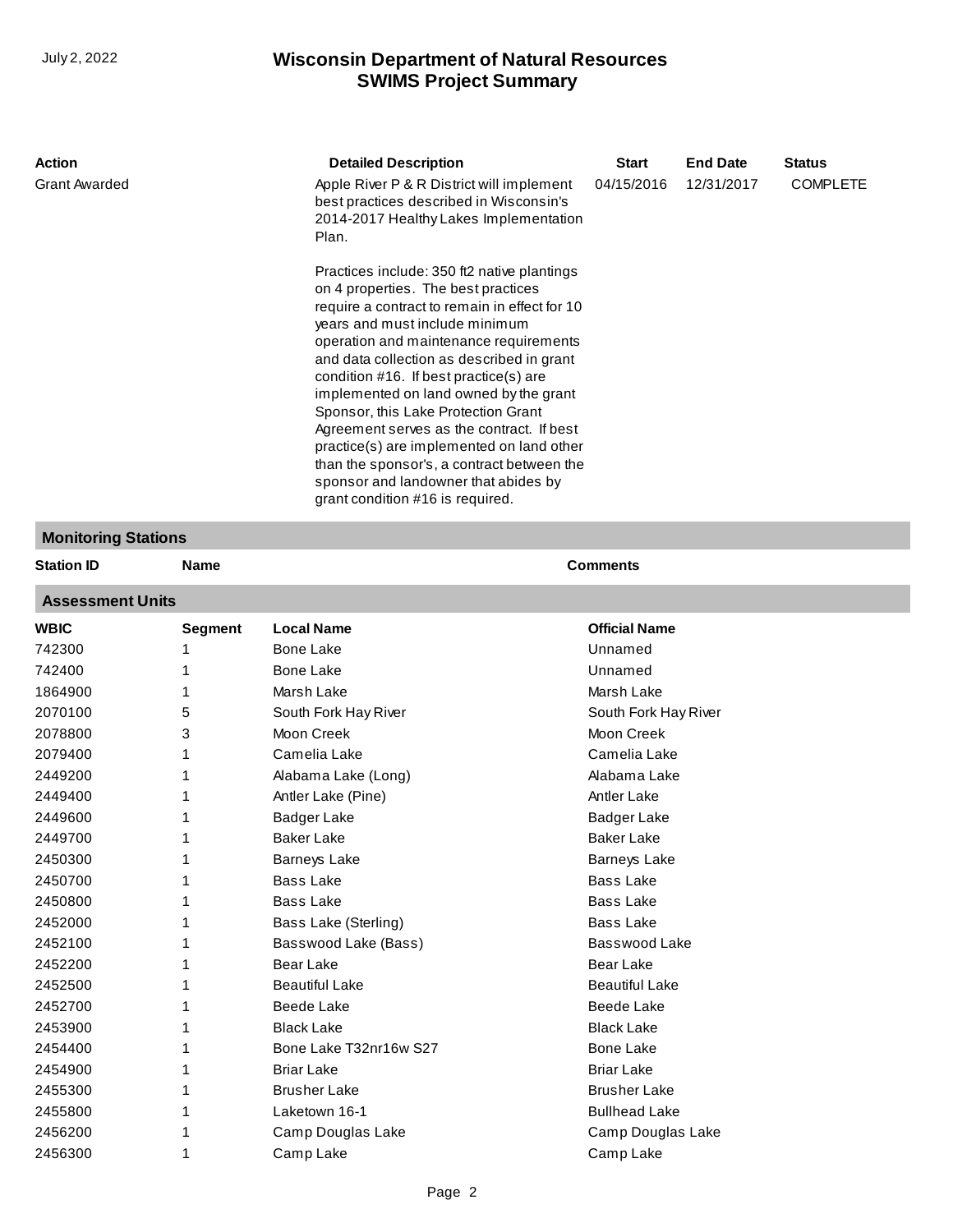| WBIC    | <b>Segment</b> | <b>Local Name</b>              | <b>Official Name</b>  |
|---------|----------------|--------------------------------|-----------------------|
| 2456800 | 1              | Center Lake (Big)              | <b>Big Lake</b>       |
| 2457100 | 1              | <b>Chelstrom Lake</b>          | <b>Chelstrom Lake</b> |
| 2457300 | 1              | Clara Lake                     | Clara Lake            |
| 2457400 | 1              | Clarey Lake (Twin)             | <b>Twin Lakes</b>     |
| 2457500 | 1              | Clauson Lake                   | Clauson Lake          |
| 2457800 | 1              | Clover Lake                    | Clover Lake           |
| 2458900 | 1              | Crescent Lake (Pickerel)       | Pickerel Lake         |
| 2459000 | 1              | Crooked Lake                   | Crooked Lake          |
| 2459900 | 1              | Dahl Lake                      | Dahl Lake             |
| 2460100 | 1              | Deedon Lake                    | Deedon Lake           |
| 2460400 | 1              | Eureka-West 15-8               | Deer Lake             |
| 2460500 | 1              | Deer Lake (T36n R15w S23-13)   | Deer Lake             |
| 2460800 | 1              | Depot Lake                     | Depot Lake            |
| 2461200 | 1              | Diamond Lake                   | Diamond Lake          |
| 2461300 | 1              | Dinger Lake                    | Dinger Lake           |
| 2461900 | 1              | Duck Lake                      | Duck Lake             |
| 2462700 | 1              | East Lake T35n R17w S33        | East Lake             |
| 2462800 | 1              | East Lake T34n R16w S18(Volga) | East Lake             |
| 2463100 | 1              | Elbow Lake                     | Elbow Lake            |
| 2463200 | 1              | <b>Elkins Lake</b>             | <b>Elkins Lake</b>    |
| 2463400 | 1              | Ellofson Lake                  | Ellofson Lake         |
| 2463600 | 1              | Ember Lake                     | Ember Lake            |
| 2463900 | 1              | Evergreen Lake (Deer)          | Deer Lake             |
| 2464200 | 1              | Fern Lake                      | Fern Lake             |
| 2464900 | 1              | Footes Lake                    | Footes Lake           |
| 2465000 | 1              | Fountain Lake                  | Fountain Lake         |
| 2465600 | 1              | Garfield Lake (Big Horseshoe)  | Horseshoe Lake        |
| 2465800 | 1              | Gibson Lake                    | Gibson Lake           |
| 2465900 | 1              | <b>Gilbert Lake</b>            | Gilbert Lake          |
| 2466200 | 1              | Glovers Lake                   | Glovers Lake          |
| 2466700 | 1              | Gorres Lake                    | Gorres Lake           |
| 2466800 | 1              | Grass Lake                     | Grass Lake            |
| 2467000 | 1              | Greeley Lake                   | Greeley Lake          |
| 2467400 | 1              | Grimhs Lake                    | Grimhs Lake           |
| 2467500 | 1              | Grouse Lake                    | Grouse Lake           |
| 2467800 | 1              | Hamble Lakes (Twin)            | <b>Twin Lakes</b>     |
| 2468100 | 1              | Hatchet Lake                   | Hatchet Lake          |
| 2468400 | 1              | <b>Hawthorn Lake</b>           | Hawthorn Lake         |
| 2468500 | 1              | Hay Lake                       | Hay Lake              |
| 2468900 | 1              | Herby Lake                     | Herby Lake            |
| 2469200 | 1              | <b>Highland Lake</b>           | <b>Highland Lake</b>  |
| 2469600 | 1              | Hoover Lake                    | Hoover Lake           |
| 2470100 | 1              | Horseshoe Lake (Jensen)        | Horseshoe Lake        |
| 2470200 | 1              | Ice Lake                       | Ice Lake              |
| 2470400 | 1              | Island Lake T32n R16w S30      | <b>Island Lake</b>    |
| 2470500 | 1              | <b>Island Lake</b>             | <b>Island Lake</b>    |
| 2471200 | 1              | Jim Lake                       | Jim Lake              |
| 2471300 | 1              | Joe Lake                       | Joe Lake              |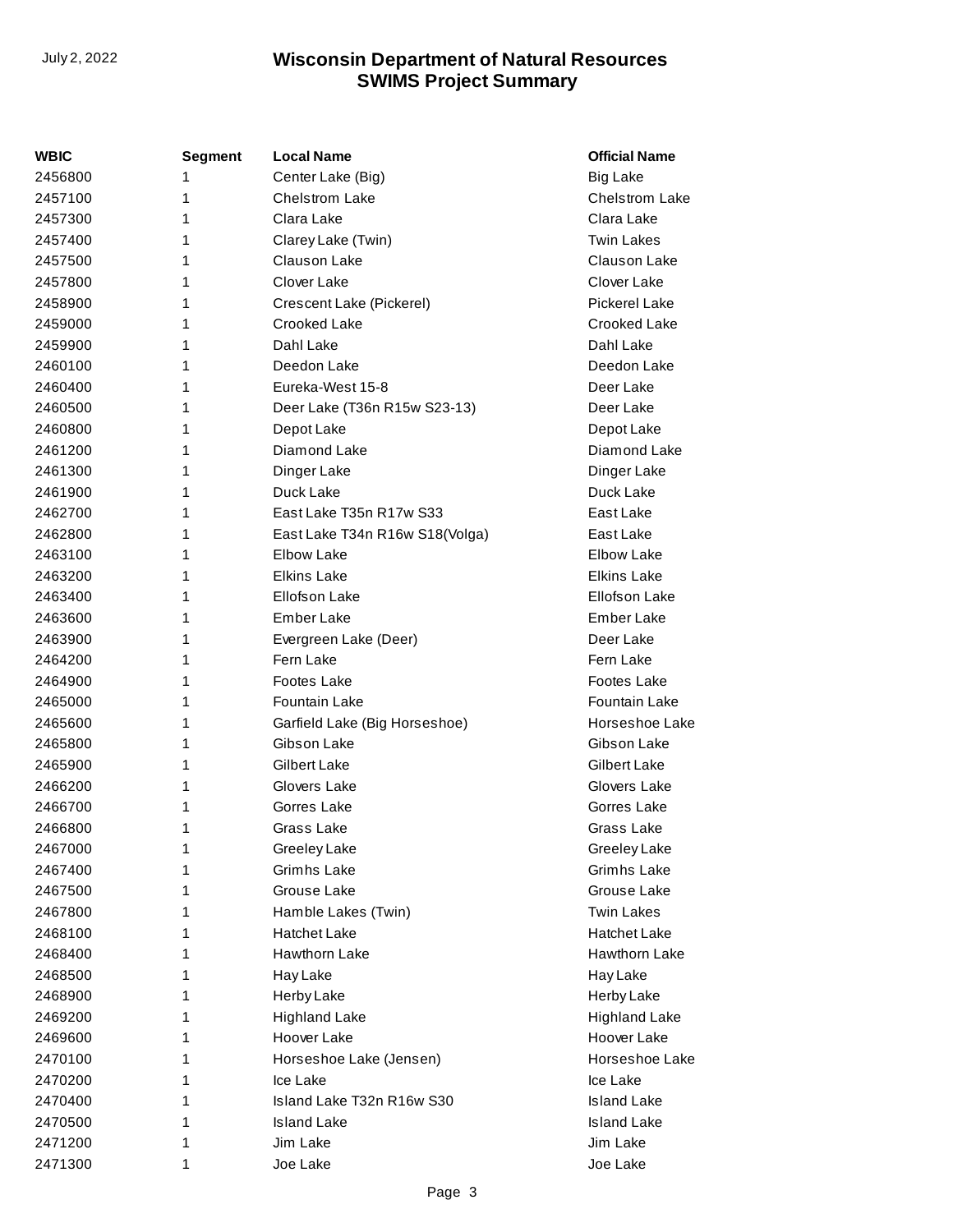| <b>WBIC</b> | Segment | <b>Local Name</b>             | <b>Official Name</b>                    |
|-------------|---------|-------------------------------|-----------------------------------------|
| 2471400     | 1       | Johnson Lake                  | Johnson Lake                            |
| 2472100     | 1       | Kenny Lake                    | Kenny Lake                              |
| 2472300     | 1       | King Lake (Pine)              | King Lake                               |
| 2472400     | 1       | Kinney Lake                   | Kinney Lake                             |
| 2472600     | 1       | Knife Lake                    | Knife Lake                              |
| 2473200     | 1       | Kenabee Lake                  | Lake Kenabee                            |
| 2474000     | 1       | Land Lake                     | Land Lake                               |
| 2474200     | 1       | Larsen Lake                   | Larsen Lake                             |
| 2474500     | 1       | Lee Lake                      | Lee Lake                                |
| 2474700     | 1       | Lees Lake                     | Lees Lake                               |
| 2474900     | 1       | Legoo Lake                    | Legoo Lake                              |
| 2476500     | 1       | Little Horseshoe Lake         | Little Horseshoe Lake                   |
| 2476600     | 1       | Little Horseshoe Lake         | Little Horseshoe Lake                   |
| 2476700     | 1       | Little Horseshoe Lake         | L Horseshoe Lake, Little Horseshoe Lake |
| 2477100     | 1       | Little Mirror Lake (Pickerel) | Little Mirror Lake                      |
| 2477200     | 1       | Little Pine Lake              | Little Pine Lake                        |
| 2477400     | 1       | Little Round Lake             | Little Round Lake                       |
| 2477900     | 1       | <b>Little Ward Lake</b>       | Little Ward Lake                        |
| 2478000     | 1       | Lone Pine Lake                | Lone Pine Lake                          |
| 2478100     | 1       | Long Lake T32n R16w S27       | Long Lake                               |
| 2478200     | 1       | Long Lake T34n R17w S06       | Long Lake                               |
| 2478700     | 1       | Loon Lake                     | Loon Lake                               |
| 2479200     | 1       | Lost Lake T35n R17w S24       | Lost Lake                               |
| 2479900     | 1       | Lower Pine Lake               | Lower Pine Lake                         |
| 2480500     | 1       | Lykens Lake                   | Lykens Lake                             |
| 2480700     | 1       | <b>Mallard Lake</b>           | <b>Mallard Lake</b>                     |
| 2480900     | 1       | <b>Manitou Lake</b>           | <b>Manitou Lake</b>                     |
| 2481000     | 1       | Mansen Lake                   | Mansen Lake                             |
| 2481100     | 1       | Marsh Lake                    | Marsh Lake                              |
| 2481200     | 1       | Martel Lake                   | <b>Martel Lake</b>                      |
| 2481500     | 1       | <b>Mckeith Lake</b>           | <b>McKeith Lake</b>                     |
| 2481700     | 1       | Bog Lake                      | Bog Lake                                |
| 2482300     | 1       | Miller Camp Lake              | Miller Camp Lake                        |
| 2483100     | 1       | Moccasin Lake (Long)          | Long Lake                               |
| 2483900     | 1       | Mud Lake                      | Mud Lake                                |
| 2484000     | 1       | Mud Lake T34n R16w S18        | Mud Lake                                |
| 2484800     | 1       | <b>Mullins Lake</b>           | <b>Mullins Lake</b>                     |
| 2484900     | 1       | Murdock Lake                  | Murdock Lake                            |
| 2485600     | 1       | North Fish Lake (Fish)        | North Fish Lake                         |
| 2485700     | 1       | Pipe Lake, North              | North Pipe Lake                         |
| 2486200     | 1       | Nimon Lake (Niemon)           | Nimon Lake                              |
| 2486400     | 1       | None Lake                     | <b>Big Horseshoe Lake</b>               |
| 2487200     | 1       | Omer Lake                     | Omer Lake                               |
| 2487500     | 1       | Ox Lake                       | OxLake                                  |
| 2487600     | 1       | Palmer Lake                   | Palmer Lake                             |
| 2487800     | 1       | Park Lake                     | Park Lake                               |
| 2487900     | 1       | Parker Lake                   | Parker Lake                             |
| 2488000     | 1       | Paulsen Lake (Alden)          | Paulsen Lake                            |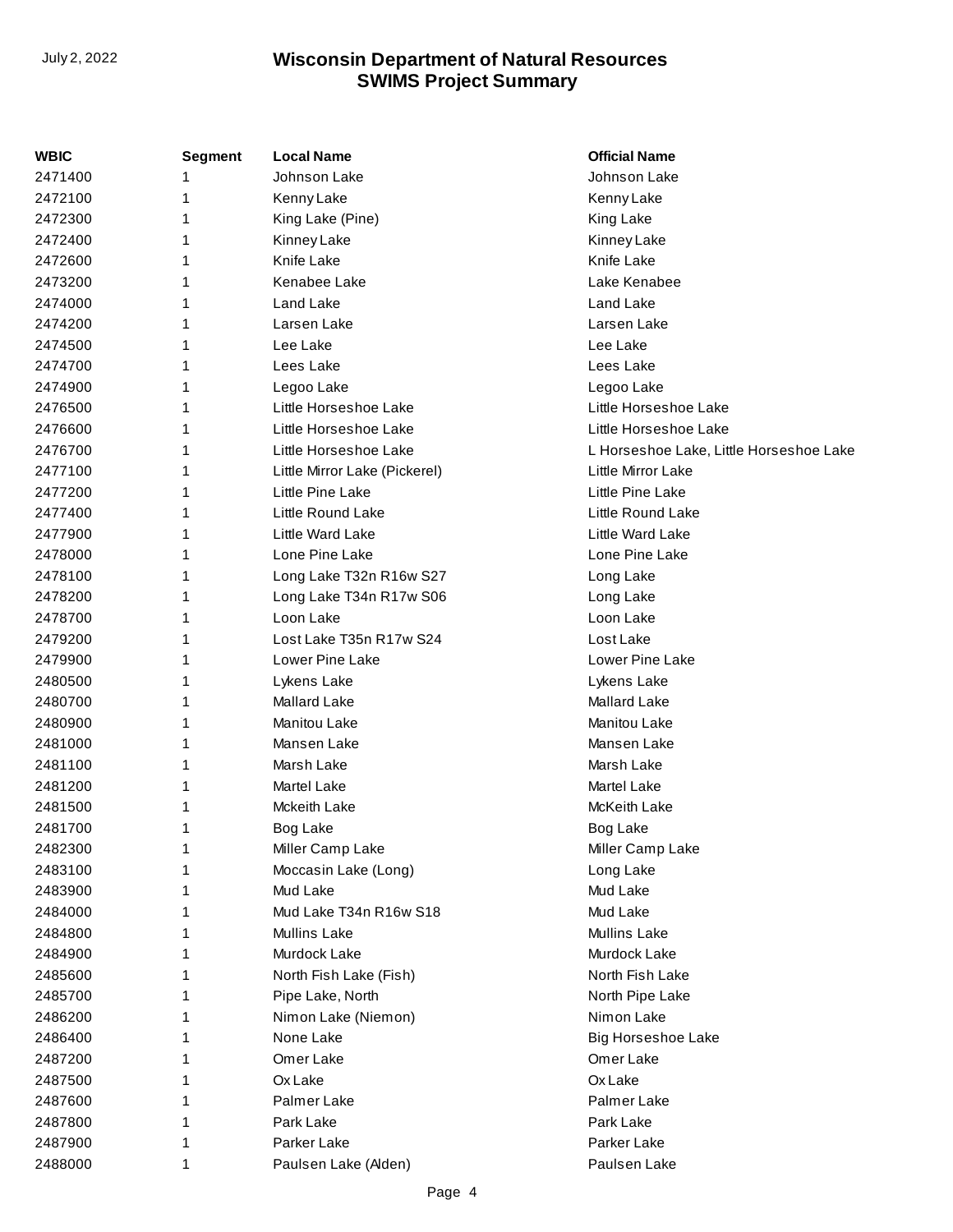| <b>WBIC</b> | <b>Segment</b> | <b>Local Name</b>          | <b>Official Name</b>    |
|-------------|----------------|----------------------------|-------------------------|
| 2488900     | 1              | Philips Lake               | Phillips Lake           |
| 2489600     | 1              | <b>Pine Island Lake</b>    | <b>Pine Island Lake</b> |
| 2489900     | 1              | Pine Lake T36n R16w S24    | Pine Lake               |
| 2490300     | 1              | Pine Lake (Larch)          | Pine Lake               |
| 2490400     | 1              | Pine Lake T32n R18w S23    | Pine Lake               |
| 2490500     | 1              | Pipe Lake                  | Pipe Lake               |
| 2490700     | 1              | Pleasant Lake              | Pleasant Lake           |
| 2490800     | 1              | Pogo Lake (Big)            | <b>Big Lake</b>         |
| 2491000     | 1              | Poplar Lake                | Poplar Lake             |
| 2492200     | 1              | <b>Rhinstad Lake</b>       | <b>Rhinstad Lake</b>    |
| 2492300     | 1              | Rice Lake                  | Rice Lake               |
| 2492700     | 1              | Rock Lake                  | Rock Lake               |
| 2493300     | 1              | Round Lake T34n R18w S36   | Round Lake              |
| 2494000     | 1              | Round Lake (Cushing)       | Round Lake              |
| 2494200     | 1              | So. Fish Lake              | South Fish Lake         |
| 2495000     | 1              | Sand Lake                  | Sand Lake               |
| 2495400     | 1              | Sandhill Lake (Sand)       | Sandhill Lake           |
| 2496500     | 1              | Shiloh Lake                | Shiloh Lake             |
| 2496700     | 1              | Silver Lake                | Silver Lake             |
| 2497200     | 1              | Simpson Lake               | Simpson Lake            |
| 2497300     | 1              | Skinaway Lake              | Skinaway Lake           |
| 2497700     | 1              | Smith Lake                 | Smith Lake              |
| 2497800     | 1              | Smith Lake                 | Smith Lake              |
| 2498100     | 1              | Snowshoe Lake              | Snowshoe Lake           |
| 2498500     | 1              | Spring Lake                | Spring Lake             |
| 2498800     | 1              | Spur Lake (Little Pine)    | Little Pine Lake        |
| 2498900     | 1              | Square Lake                | Square Lake             |
| 2499800     | 1              | Sugarbush Lake             | Sugarbush Lake          |
| 2499900     | 1              | Summerfield Lake           | Summerfield Lake        |
| 2500200     | 1              | Surprise Lake              | Surprise Lake           |
| 2500500     | 1              | Swede Lake                 | Swede Lake              |
| 2500700     | 1              | T Lake                     | T Lake                  |
| 2501000     | 1              | Tarbert Lake (Tabor, Twin) | <b>Tarbert Lake</b>     |
| 2501900     | 1              | <b>Townline Lake</b>       | <b>Townline Lake</b>    |
| 2502400     | 1              | Trident Lake (Pine, King)  | <b>Trident Lake</b>     |
| 2503000     | 1              | <b>Tuttle Lake</b>         | <b>Tuttle Lake</b>      |
| 2503100     | 1              | Twenty-Ninth Lake          | Twenty-Ninth Lake       |
| 2503200     | 1              | <b>Twin Lake</b>           | <b>Twin Lake</b>        |
| 2503400     | 1              | <b>Twin Lakes</b>          | <b>Twin Lakes</b>       |
| 2505300     | 1              | Un Lake                    | Unnamed                 |
| 2505400     | 1              | Un Lake                    | Unnamed                 |
| 2505500     | 1              | Un Lake                    | Unnamed                 |
| 2505600     | 1              | Un Lake                    | Unnamed                 |
| 2505830     | 1              | Local Water                | Unnamed                 |
| 2505900     | 1              | Local Water                | Unnamed                 |
| 2505945     | 1              | Un Lake                    | Unnamed                 |
| 2505960     | 1              | Un Lake                    | Unnamed                 |
| 2506000     | 1              | Un Lake                    | Unnamed                 |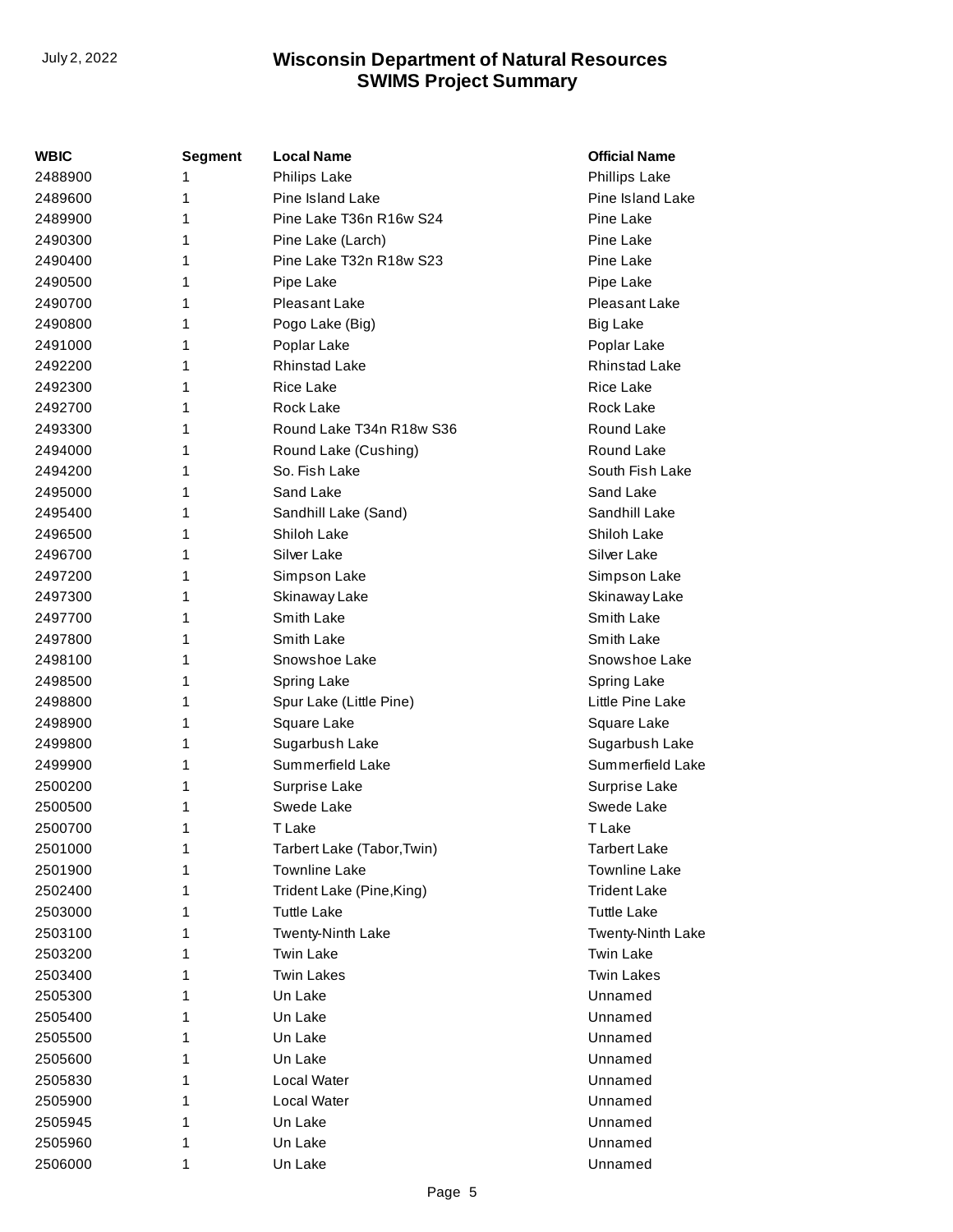| <b>WBIC</b> | <b>Segment</b> | <b>Local Name</b> | <b>Official Name</b> |
|-------------|----------------|-------------------|----------------------|
| 2506100     | 1              | Un Lake           | Unnamed              |
| 2506200     | 1              | Un Lake           | Unnamed              |
| 2506300     | 1              | Un Lake           | Unnamed              |
| 2506400     | 1              | Un Lake           | Unnamed              |
| 2506500     | 1              | Un Lake           | Unnamed              |
| 2506600     | 1              | Un Lake           | Unnamed              |
| 2506600     | 2              | Un Lake           | Unnamed              |
| 2506610     | 1              | Un Lake           | Unnamed              |
| 2508505     | 1              | Un Lake           | Unnamed              |
| 2508550     | 1              | Beaver 15         | Unnamed              |
| 2508590     | 1              | Un Lake           | Unnamed              |
| 2508600     | 1              | Un Lake           | Unnamed              |
| 2508700     | 1              | Un Lake           | Unnamed              |
| 2508800     | 1              | Un Lake           | Unnamed              |
| 2508900     | 1              | Un Lake           | Unnamed              |
| 2509000     | 1              | Un Lake           | Unnamed              |
| 2511400     | 1              | Un Lake           | Unnamed              |
| 2511450     | 1              | Un Lake           | Unnamed              |
| 2511500     | 1              | Un Lake           | Unnamed              |
| 2511600     | 1              | Un Lake           | Unnamed              |
| 2511700     | 1              | Un Lake           | Unnamed              |
| 2511800     | 1              | Un Lake           | Unnamed              |
| 2511900     | 1              | Un Lake           | Unnamed              |
| 2512000     | 1              | Un Lake           | Unnamed              |
| 2512100     | 1              | Un Lake           | Unnamed              |
| 2512200     | 1              | Un Lake           | Unnamed              |
| 2512300     | 1              | Un Lake           | Unnamed              |
| 2512400     | 1              | Un Lake           | Unnamed              |
| 2512500     | 1              | Un Lake           | Unnamed              |
| 2512600     | 1              | Un Lake           | Unnamed              |
| 2512700     | 1              | Un Lake           | Unnamed              |
| 2512800     | 1              | Un Lake           | Unnamed              |
| 2512900     | 1              | Un Lake           | Unnamed              |
| 2513000     | 1              | Un Lake           | Unnamed              |
| 2513100     | 1              | Un Lake           | Unnamed              |
| 2513200     | 1              | Un Lake           | Unnamed              |
| 2513300     | 1              | Un Lake           | Unnamed              |
| 2513380     | 1              | Un Lake           | Unnamed              |
| 2513400     | 1              | Un Lake           | Unnamed              |
| 2513500     | 1              | Un Lake           | Unnamed              |
| 2513600     | 1              | Un Lake           | Unnamed              |
| 2513700     | 1              | Un Lake           | Unnamed              |
| 2513800     | 1              | Un Lake           | Unnamed              |
| 2513900     | 1              | Local Water       | Unnamed              |
| 2514000     | 1              | Un Lake           | Unnamed              |
| 2514100     | 1              | Un Lake           | Unnamed              |
| 2514200     | 1              | Un Lake           | Unnamed              |
| 2514300     | 1              | Un Lake           | Unnamed              |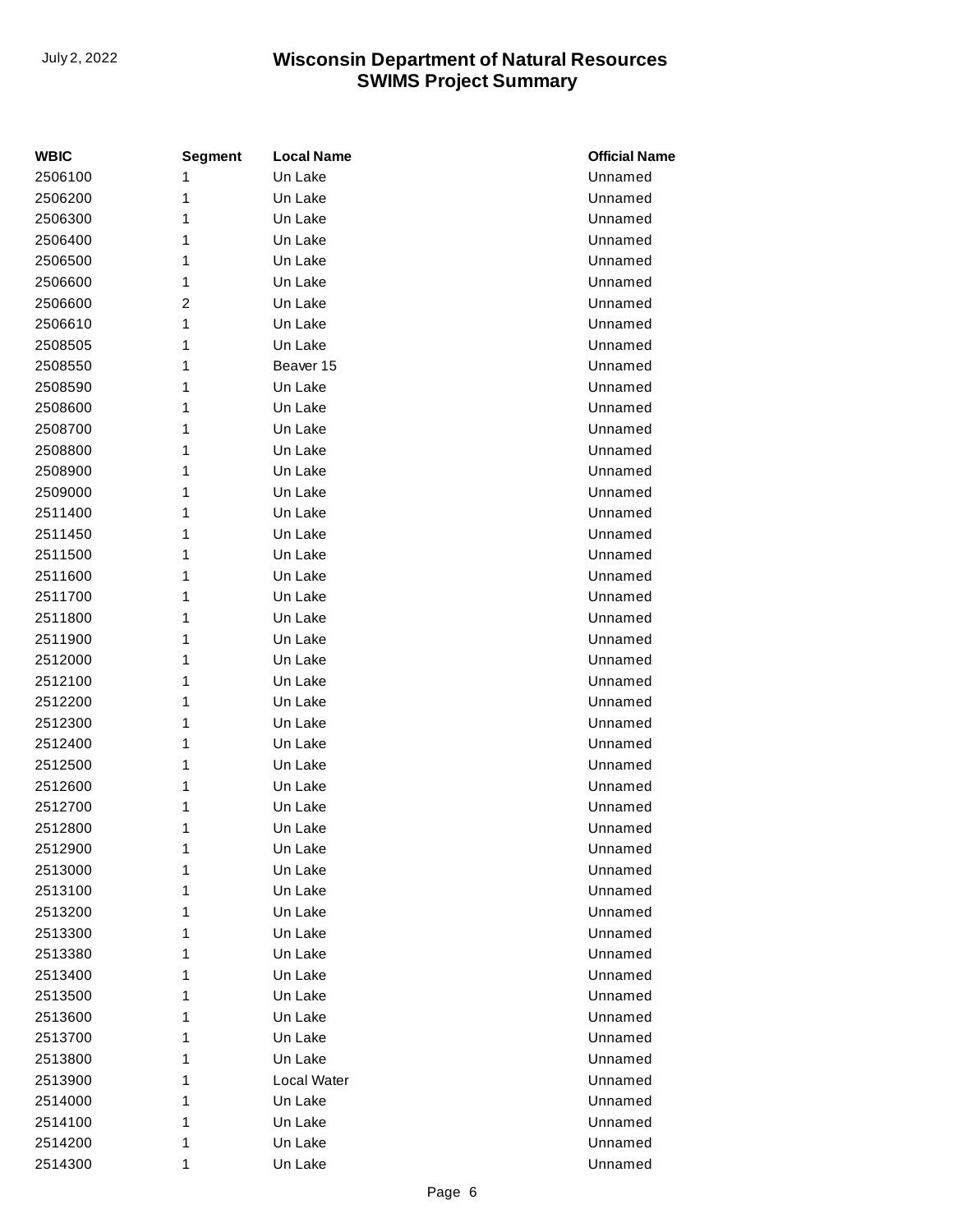| <b>WBIC</b> | <b>Segment</b> | <b>Local Name</b>        | <b>Official Name</b> |
|-------------|----------------|--------------------------|----------------------|
| 2514400     | 1              | Un Lake                  | Unnamed              |
| 2514500     | 1              | Un Lake                  | Unnamed              |
| 2514600     | 1              | Un Lake                  | Unnamed              |
| 2514700     | 1              | Un Lake                  | Unnamed              |
| 2514800     | 1              | Un Lake                  | Unnamed              |
| 2514900     | 1              | Un Lake                  | Unnamed              |
| 2515000     | 1              | Un Lake                  | Unnamed              |
| 2515100     | 1              | Un Lake                  | Unnamed              |
| 2515200     | 1              | Un Lake                  | Unnamed              |
| 2515300     | 1              | Un Lake                  | Unnamed              |
| 2515400     | 1              | Un Lake                  | Unnamed              |
| 2515500     | 1              | Un Lake                  | Unnamed              |
| 2515600     | 1              | Un Lake                  | Unnamed              |
| 2515700     | 1              | Un Lake                  | Unnamed              |
| 2515800     | 1              | Un Lake                  | Unnamed              |
| 2515900     | 1              | Un Lake                  | Unnamed              |
| 2516000     | 1              | Un Lake                  | Unnamed              |
| 2516100     | 1              | Un Lake                  | Unnamed              |
| 2517700     | 1              | Un Lake                  | Unnamed              |
| 2517800     | 1              | Un Lake                  | Unnamed              |
| 2518000     | 1              | Un Lake                  | Unnamed              |
| 2518100     | 1              | Un Lake                  | Unnamed              |
| 2518200     | 1              | Un Lake                  | Unnamed              |
| 2518300     | 1              | Un Lake                  | Unnamed              |
| 2518400     | 1              | Un Lake                  | Unnamed              |
| 2518450     | 1              | Bone Lake 7-14           | Unnamed              |
| 2518500     | 1              | Bone Lake 8-13           | Unnamed              |
| 2518600     | 1              | Bone Lake 16-1           | Unnamed              |
| 2518700     | 1              | Unnamed T36n R16w S18-01 | Unnamed              |
| 2518800     | 1              | Bone Lake 18-11          | Unnamed              |
| 2518900     | 1              | Bone Lake 21-3d          | Unnamed              |
| 2519000     | 1              | Bone Lake 22-4c          | Unnamed              |
| 2519100     | 1              | Bone Lake 23-1           | Unnamed              |
| 2519200     | 1              | <b>Bone Lake</b>         | Unnamed              |
| 2519300     | 1              | Un Lake                  | Unnamed              |
| 2519400     | 1              | Un Lake                  | Unnamed              |
| 2519500     | 1              | Un Lake                  | Unnamed              |
| 2519600     | 1              | Un Lake                  | Unnamed              |
| 2519700     | 1              | Un Lake                  | Unnamed              |
| 2519800     | 1              | Un Lake                  | Unnamed              |
| 2519900     | 1              | Un Lake                  | Unnamed              |
| 2520000     | 1              | Un Lake                  | Unnamed              |
| 2520200     | 1              | Un Lake                  | Unnamed              |
| 2520300     | 1              | Un Lake                  | Unnamed              |
| 2520400     | 1              | Un Lake                  | Unnamed              |
| 2520500     | 1              | Un Lake                  | Unnamed              |
| 2520600     | 1              | Un Lake                  | Unnamed              |
| 2520700     | 1              | Un Lake                  | Unnamed              |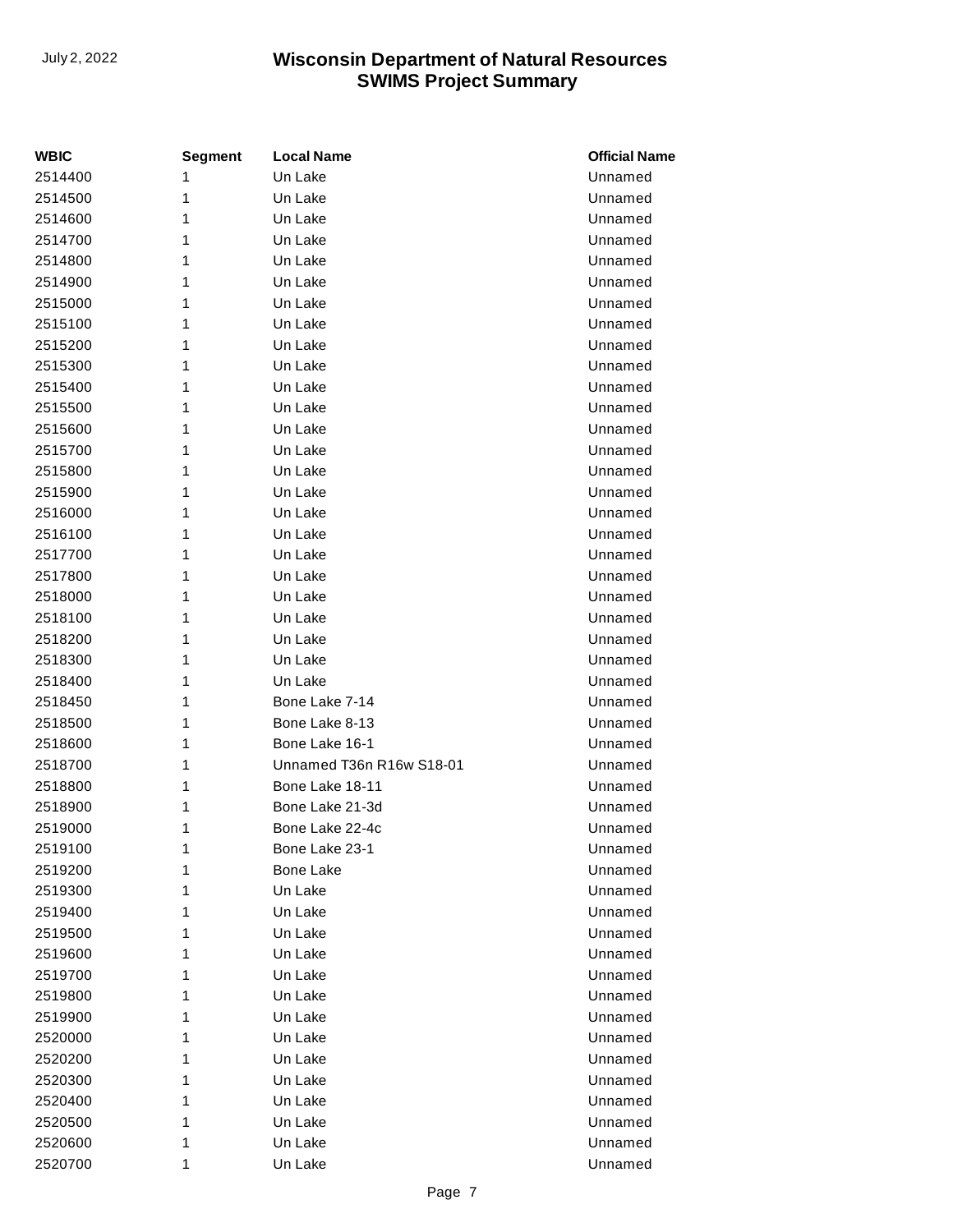| <b>WBIC</b> | <b>Segment</b> | <b>Local Name</b> | <b>Official Name</b> |
|-------------|----------------|-------------------|----------------------|
| 2520800     | 1              | Un Lake           | Unnamed              |
| 2520900     | 1              | Local Water       | Unnamed              |
| 2521000     | 1              | Un Lake           | Unnamed              |
| 2521100     | 1              | Un Lake           | Unnamed              |
| 2521200     | 1              | Un Lake           | Unnamed              |
| 2521300     | 1              | Un Lake           | Unnamed              |
| 2521400     | 1              | Un Lake           | Unnamed              |
| 2521500     | 1              | Un Lake           | <b>Bullhead Lake</b> |
| 2521600     | 1              | Un Lake           | <b>Bullhead Lake</b> |
| 2521700     | 1              | Un Lake           | Unnamed              |
| 2521800     | 1              | Un Lake           | Unnamed              |
| 2521900     | 1              | Un Lake           | Unnamed              |
| 2522000     | 1              | Un Lake           | Unnamed              |
| 2522100     | 1              | Un Lake           | Unnamed              |
| 2522200     | 1              | Un Lake           | Unnamed              |
| 2522300     | 1              | Un Lake           | Unnamed              |
| 2522400     | 1              | Local Water       | Unnamed              |
| 2522500     | 1              | Un Lake           | Unnamed              |
| 2522600     | 1              | Un Lake           | Unnamed              |
| 2522700     | 1              | Un Lake           | Unnamed              |
| 2522800     | 1              | Un Lake           | Spring Lake          |
| 2522900     | 1              | Un Lake           | Unnamed              |
| 2523000     | 1              | Un Lake           | Unnamed              |
| 2523100     | 1              | Un Lake           | Unnamed              |
| 2523200     | 1              | Un Lake           | Unnamed              |
| 2523300     | 1              | Un Lake           | Unnamed              |
| 2523400     | 1              | Un Lake           | Unnamed              |
| 2523500     | 1              | Un Lake           | Unnamed              |
| 2523600     | 1              | Un Lake           | Unnamed              |
| 2528700     | 1              | Un Lake           | Unnamed              |
| 2528800     | 1              | Un Lake           | Unnamed              |
| 2528900     | 1              | Un Lake           | Unnamed              |
| 2529000     | 1              | Un Lake           | Unnamed              |
| 2529200     | 1              | Un Lake           | Unnamed              |
| 2529300     | 1              | Un Lake           | Unnamed              |
| 2529400     | 1              | Un Lake           | Unnamed              |
| 2529600     | 1              | Un Lake           | Unnamed              |
| 2529700     | 1              | Un Lake           | Unnamed              |
| 2529800     | 1              | Un Lake           | Unnamed              |
| 2529900     | 1              | Un Lake           | Unnamed              |
| 2530000     | 1              | Un Lake           | Unnamed              |
| 2530100     | 1              | Un Lake           | Unnamed              |
| 2530200     | 1              | Un Lake           | Unnamed              |
| 2530300     | 1              | Un Lake           | Unnamed              |
| 2530400     | 1              | Un Lake           | Unnamed              |
| 2530500     | 1              | Un Lake           | Unnamed              |
| 2530600     | 1              | Un Lake           | Unnamed              |
| 2530700     | 1              | Un Lake           | Unnamed              |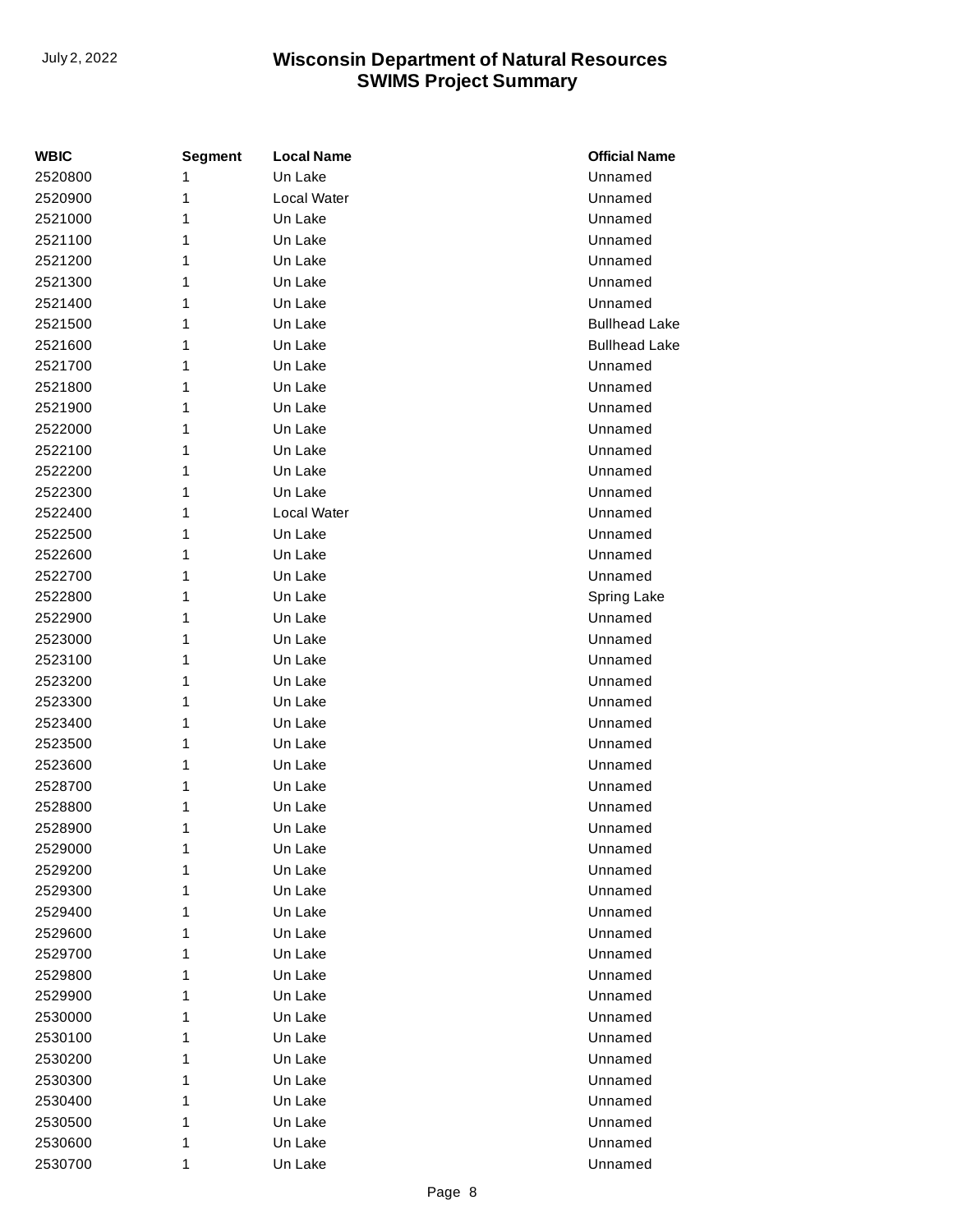| WBIC    | <b>Segment</b> | <b>Local Name</b>                     | <b>Official Name</b>    |
|---------|----------------|---------------------------------------|-------------------------|
| 2530800 | 1              | Un Lake                               | Unnamed                 |
| 2530900 | 1              | Un Lake                               | Unnamed                 |
| 2531000 | 1              | Unnamed T37n R17w S30-05              | Unnamed                 |
| 2531100 | 1              | Un Lake                               | Unnamed                 |
| 2531200 | 1              | Un Lake                               | Unnamed                 |
| 2532900 | 1              | Un Lake                               | Unnamed                 |
| 2558550 | 1              | Un Lake                               | Unnamed                 |
| 2597600 | 1              | Local Water                           | Unnamed                 |
| 2597600 | 2              | Local Water                           | Unnamed                 |
| 2597600 | 3              | Local Water                           | Unnamed                 |
| 2597800 | 1              | Un Lake                               | Unnamed                 |
| 2597820 | 1              | Un Lake                               | Unnamed                 |
| 2598500 | 1              | Vincent Lake                          | Vincent Lake            |
| 2599300 | 1              | <b>Wallin Lake</b>                    | <b>Wallin Lake</b>      |
| 2599400 | 1              | <b>Ward Lake</b>                      | <b>Ward Lake</b>        |
| 2599900 | 1              | Weiss Lake                            | Weiss Lake              |
| 2600400 | 1              | <b>Wild Goose Lake</b>                | Wild Goose Lake         |
| 2600900 | 1              | Woodsman Lake (Mud)                   | Mud Lake                |
| 2601200 | 1              | Young Lake                            | Young Lake              |
| 2601400 | 2              | <b>St Croix River</b>                 | Saint Croix River       |
| 2601400 | 3              | <b>St Croix River</b>                 | Saint Croix River       |
| 2601400 | $\overline{4}$ | St. Croix River                       | Saint Croix River       |
| 2606900 | 83             | Willow River (North Fork)             | <b>Willow River</b>     |
| 2611700 | 1              | <b>Black Brook</b>                    | <b>Black Brook</b>      |
| 2611700 | 2              | <b>Black Brook</b>                    | <b>Black Brook</b>      |
| 2611700 | 3              | <b>Black Brook</b>                    | <b>Black Brook</b>      |
| 2613000 | 1              | Unnamed Tributary to the Willow River | Unnamed                 |
| 2613500 | 1              | Un Lake                               | Unnamed                 |
| 2614000 | 4              | Apple River                           | Apple River             |
| 2614000 | 5              | Apple River                           | Apple River             |
| 2614000 | 8              | Apple River                           | Apple River             |
| 2614000 | 13             | Apple River                           | Apple River             |
| 2614000 | 14             | Apple River                           | Apple River             |
| 2614000 | 15             | Apple River                           | Apple River             |
| 2615100 | 1              | Cedar Lake                            | Cedar Lake              |
| 2615200 | 1              | <b>Horse Creek</b>                    | <b>Horse Creek</b>      |
| 2615300 | 1              | <b>Rice Creek</b>                     | <b>Rice Creek</b>       |
| 2615400 | 1              | Rice Lake T32n R18w S11               | Rice Lake               |
| 2615500 | 1              | <b>Forest Creek</b>                   | <b>Forest Creek</b>     |
| 2615700 | 1              | Mud Lake T33n R18w S35                | Mud Lake                |
| 2615900 | 1              | <b>Big Lake</b>                       | <b>Big Lake</b>         |
| 2616000 | 1              | Wind Lake (Round)                     | Wind Lake               |
| 2616100 | 1              | Church Pine Lake (Pine)               | <b>Church Pine Lake</b> |
| 2616200 | 1              | Horse Lake                            | Horse Lake              |
| 2616400 | 1              | Lake Round (Dwight)                   | Round Lake              |
| 2616500 | 1              | Marlpit Creek                         | Marlpit Creek           |
| 2616700 | 1              | Marlpit Springs                       | <b>Marlpit Spring</b>   |
| 2616800 | 1              | <b>Behning Creek</b>                  | <b>Behning Creek</b>    |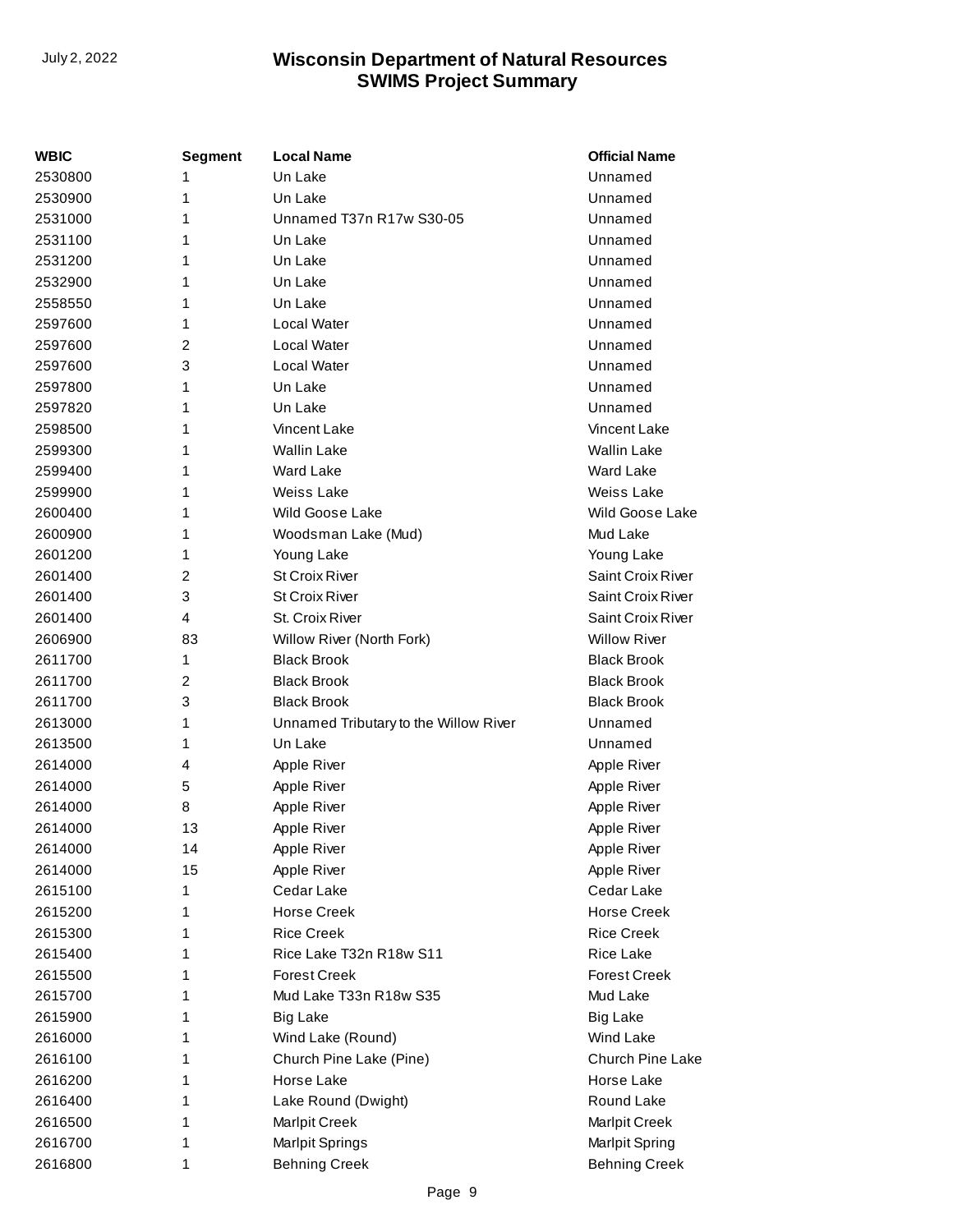| <b>WBIC</b> | <b>Segment</b> | <b>Local Name</b>          | <b>Official Name</b>       |
|-------------|----------------|----------------------------|----------------------------|
| 2616900     | 1              | Lotus Lake                 | Lotus Lake                 |
| 2617200     | 1              | Wagon Landing Creek        | Unnamed                    |
| 2617200     | $\overline{2}$ | Wagon Landing Springs      | Unnamed                    |
| 2617300     | 1              | Peabody Creek              | Peabody Creek              |
| 2617300     | $\overline{2}$ | Peabody Creek              | Peabody Creek              |
| 2617500     | 1              | Un Lake                    | Unnamed                    |
| 2617600     | 1              | Goose Lake                 | Goose Lake                 |
| 2617700     | 1              | Wapogasset Brook           | Wapogasset Br              |
| 2617800     | 1              | Deronda Lake               | Mud Lake                   |
| 2618000     | 1              | Wapogasset Lake            | Wapogasset Lake            |
| 2618100     | 1              | Bear Trap Lake             | Bear Trap Lake             |
| 2618200     | 1              | <b>Friday Creek</b>        | Friday Creek               |
| 2618300     | 1              | <b>Balsam Brook</b>        | Balsam Br                  |
| 2618300     | $\overline{2}$ | <b>Balsam Brook</b>        | Balsam Br                  |
| 2618500     | 1              | Un Lake                    | Unnamed                    |
| 2619000     | 1              | <b>Toby Creek</b>          | <b>Toby Creek</b>          |
| 2619100     | 1              | Bridget Lake (Mud)         | Mud Lake                   |
| 2619200     | 1              | Deer Creek                 | Deer Creek                 |
| 2619400     | 1              | Deer Lake                  | Deer Lake                  |
| 2619500     | 1              | <b>Rock Creek</b>          | <b>Rock Creek</b>          |
| 2619600     | 1              | <b>Toby Spring</b>         | <b>Toby Spring</b>         |
| 2619700     | 1              | Bass Cr                    | <b>Bass Creek</b>          |
| 2619800     | 1              | Little Bass Lake           | Little Bass Lake           |
| 2620000     | 1              | Loveless Lake (Bass)       | Loveless Lake              |
| 2620200     | 1              | Un Lake                    | Unnamed                    |
| 2620400     | 1              | Mill Pond                  | Mill Pond                  |
| 2620600     | 1              | <b>Balsam Lake</b>         | Balsam Lake                |
| 2620600     | 2              | East Balsam Lake           | <b>Balsam Lake</b>         |
| 2620800     | 1              | Laurel Lake                | Laurel Lake                |
| 2620900     | 1              | <b>Harder Creek</b>        | <b>Harder Creek</b>        |
| 2620900     | $\overline{2}$ | <b>Harder Creek</b>        | <b>Harder Creek</b>        |
| 2621100     | 1              | Half Moon Lake             | Half Moon Lake             |
| 2621200     | 1              | <b>Rice Creek</b>          | <b>Rice Creek</b>          |
| 2621200     | $\overline{c}$ | <b>Rice Creek</b>          | <b>Rice Creek</b>          |
| 2621300     | 1              | <b>Otter Creek</b>         | <b>Otter Creek</b>         |
| 2621300     | 2              | <b>Otter Creek</b>         | <b>Otter Creek</b>         |
| 2621400     | 1              | Un Lake                    | Unnamed                    |
| 2621500     | 1              | Unnamed T35n R17w S16-15   | Unnamed                    |
| 2621600     | 1              | Rice Lake (Glenton)        | <b>Rice Lake</b>           |
| 2621700     | 1              | <b>Parker Creek</b>        | Parker Creek               |
| 2621900     | 1              | <b>Black Brook Flowage</b> | <b>Black Brook Flowage</b> |
| 2622000     | 1              | <b>Bull Brook</b>          | <b>Bull Brook</b>          |
| 2622000     | 2              | <b>Bull Brook</b>          | <b>Bull Brook</b>          |
| 2622400     | 1              | Lincoln Lake               | Lincoln Lake               |
| 2622500     | 1              | Un Lake                    | Unnamed                    |
| 2622600     | 1              | <b>Snake Creek</b>         | <b>Snake Creek</b>         |
| 2622900     | 1              | Snake Lake                 | Snake Lake                 |
| 2623000     | 1              | <b>French Creek</b>        | French Creek               |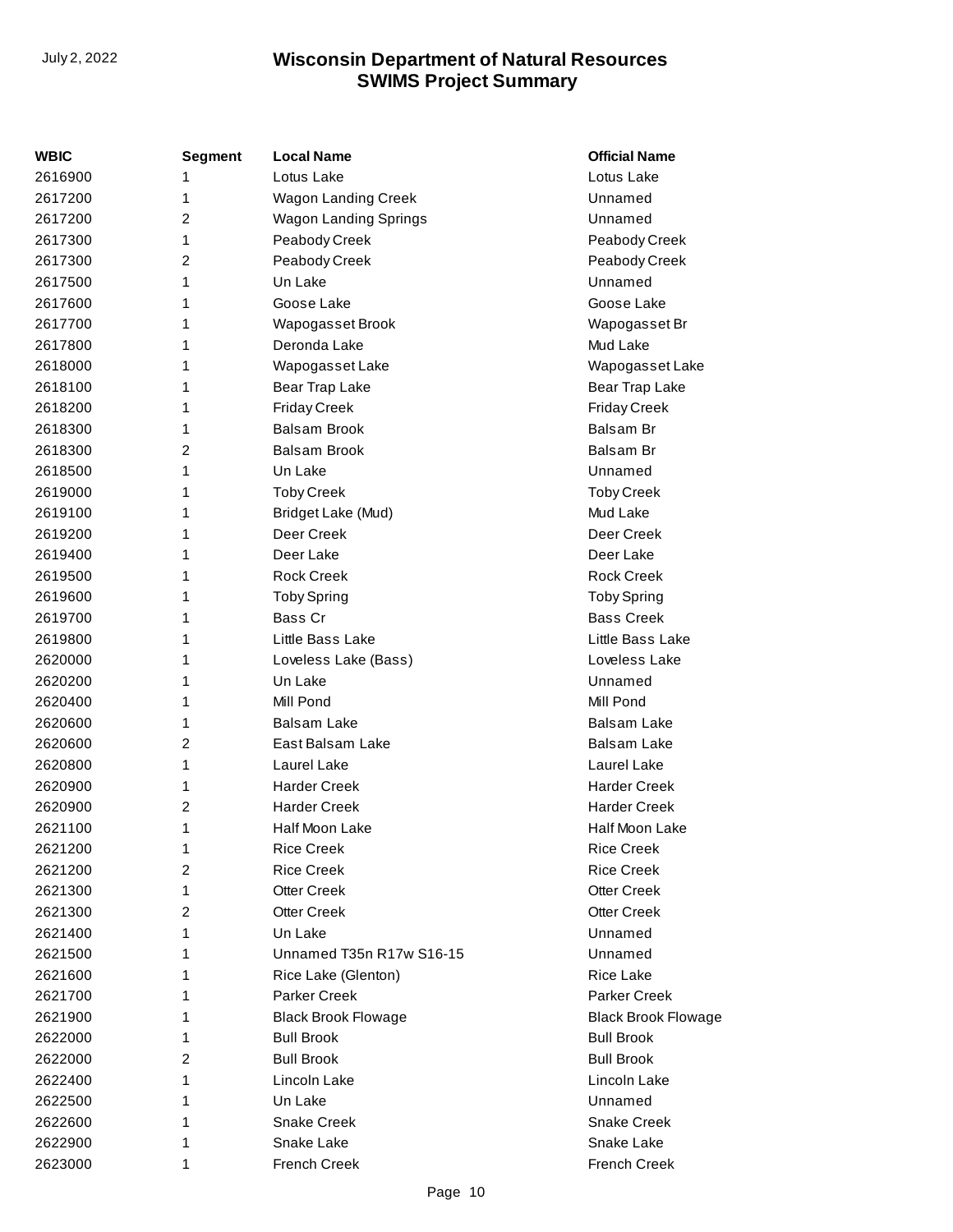| WBIC    | Segment | <b>Local Name</b>         | <b>Official Name</b>        |
|---------|---------|---------------------------|-----------------------------|
| 2623200 | 1       | French Lake               | French Lake                 |
| 2623300 | 1       | Un Lake                   | Unnamed                     |
| 2623500 | 1       | Clear Lake                | Clear Lake                  |
| 2623600 | 1       | Ice House Lake            | Ice House Lake              |
| 2623800 | 1       | Twin Lake, South          | South Twin Lake             |
| 2623900 | 1       | Twin Lake, North          | North Twin Lake             |
| 2624000 | 1       | Pike Lake                 | Pike Lake                   |
| 2624200 | 1       | Apple River Flowage       | Apple River Flowage         |
| 2624300 | 1       | <b>Beaver Brook</b>       | <b>Beaver Brook</b>         |
| 2624400 | 1       | South Branch Beaver Brook | South Branch Beaver Brook   |
| 2624500 | 1       | Nepadoggen Creek          | Nepadoggen Creek            |
| 2624600 | 1       | Magnor Lake (Richardson)  | Magnor Lake                 |
| 2624800 | 1       | Mud Lake                  | Mud Lake                    |
| 2624900 | 1       | <b>Barbo Lake</b>         | <b>Barbo Lake</b>           |
| 2625000 | 1       | Paulson Lake              | Paulson Lake                |
| 2625100 | 1       | Clayton Branch            | Clayton Br                  |
| 2625500 | 1       | North Branch Beaver Brook | North Branch Beaver Brook   |
| 2625700 | 1       | Joel Flowage              | Joel Flowage                |
| 2626100 | 1       | <b>Burns Creek</b>        | <b>Burns Creek</b>          |
| 2626200 | 1       | Markee Creek              | Markee Creek                |
| 2626300 | 1       | Markee (Marquee) Spring   | Markee Spring               |
| 2626500 | 1       | Shiloh Flowage            | Shiloh Flowage              |
| 2626600 | 1       | North Channel Apple River | Apple River - North Channel |
| 2626700 | 1       | Local Water               | Unnamed                     |
| 2626800 | 1       | <b>Fox Creek</b>          | <b>Fox Creek</b>            |
| 2626900 | 1       | <b>Straight River</b>     | <b>Straight River</b>       |
| 2626900 | 2       | <b>Straight River</b>     | <b>Straight River</b>       |
| 2626900 | 3       | <b>Straight River</b>     | <b>Straight River</b>       |
| 2626900 | 4       | <b>Straight River</b>     | <b>Straight River</b>       |
| 2626900 | 5       | <b>Straight River</b>     | <b>Straight River</b>       |
| 2626950 | 1       | Local Water               | Unnamed                     |
| 2626955 | 1       | Un Lake                   | Unnamed                     |
| 2627000 | 1       | Big Blake Lake (Blake)    | <b>Big Blake Lake</b>       |
| 2627100 | 1       | Lost Creek                | Lost Creek                  |
| 2627200 | 1       | Lost Lake T35n R16w S15   | Lost Lake                   |
| 2627300 | 1       | Little Blake Lake         | Little Blake Lake           |
| 2627400 | 1       | <b>Big Round Lake</b>     | <b>Big Round Lake</b>       |
| 2627500 | 1       | Evelyn Creek              | Evelyn Creek                |
| 2627600 | 1       | Local Water               | Unnamed                     |
| 2627700 | 1       | Lake Evelyn               | Lake Evelyn                 |
| 2627800 | 1       | Straight Lake             | Straight Lake               |
| 2627900 | 1       | Local Water               | Unnamed                     |
| 2628000 | 1       | Local Water               | Unnamed                     |
| 2628100 | 1       | Bone Lake T35n R16w S06   | <b>Bone Lake</b>            |
| 2628200 | 1       | <b>Prokor Creek</b>       | Prokor Creek                |
| 2628300 | 1       | Local Water               | Unnamed                     |
| 2628350 | 1       | Un Lake                   | Unnamed                     |
| 2628400 | 1       | Local Water               | Unnamed                     |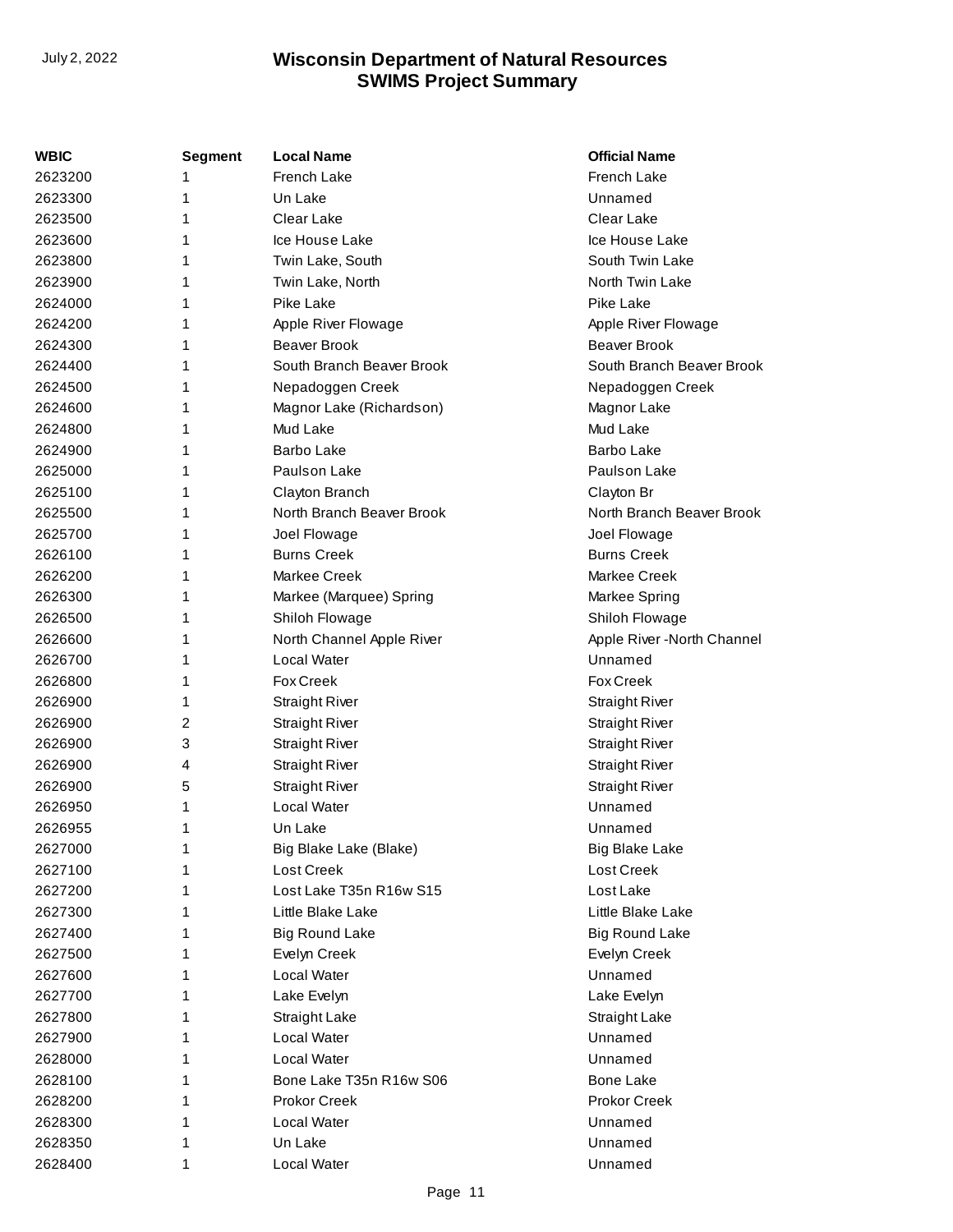| WBIC    | Segment | <b>Local Name</b>            | <b>Official Name</b>  |
|---------|---------|------------------------------|-----------------------|
| 2628500 | 1       | Un Lake                      | Unnamed               |
| 2628550 | 1       | Local Water                  | Unnamed               |
| 2628600 | 1       | White Ash Lake               | White Ash Lake        |
| 2628700 | 1       | Local Water                  | Unnamed               |
| 2628800 | 1       | White Ash Lake, North        | White Ash Lake        |
| 2628900 | 1       | <b>Rice Bed Creek</b>        | <b>Rice Bed Creek</b> |
| 2628900 | 2       | Rice Bed Creek               | <b>Rice Bed Creek</b> |
| 2629100 | 1       | Local Water                  | Unnamed               |
| 2629200 | 1       | Un Lake                      | Unnamed               |
| 2629300 | 1       | Little Round Lake            | Little Round Lake     |
| 2629500 | 1       | Snake Lake                   | Snake Lake            |
| 2630000 | 1       | Mud Lake T34n R15w S01       | Mud Lake              |
| 2630100 | 1       | Horseshoe Lake               | Horseshoe Lake        |
| 2631200 | 1       | <b>Staples Lake</b>          | Staples Lake          |
| 2631300 | 1       | Local Water                  | Unnamed               |
| 2631400 | 1       | Chain Lakes                  | <b>Chain Lakes</b>    |
| 2631600 | 1       | Long Lake (Helbig)           | Long Lake             |
| 2631700 | 1       | Round Lake (Heath)           | Round Lake            |
| 2631800 | 1       | Dace Lake (Mud)              | Mud Lake              |
| 2632000 | 1       | Local Water                  | Unnamed               |
| 2632700 | 1       | Osceola Creek                | Osceola Creek         |
| 2632700 | 2       | Osceola Creek                | Osceola Creek         |
| 2632700 | 3       | Osceola Creek                | Osceola Creek         |
| 2633300 | 1       | Osceola Lake                 | Osceola Lake          |
| 2633500 | 1       | St Croix River - Lower Lake  | Lower Lake            |
| 2633600 | 1       | Silver Brook Creek           | Unnamed               |
| 2633620 | 1       | Un Lake                      | Unnamed               |
| 2633700 | 1       | Peaslee Lake                 | <b>Rice Lake</b>      |
| 2633900 | 1       | Peaslee Lake                 | Peaslee Lake          |
| 2634000 | 1       | St Croix River - Folsom Lake | Folsom Lake           |
| 2634100 | 1       | Silver Brook Creek           | Unnamed               |
| 2634200 | 1       | Lake O'The Dalles (Thaxter)  | Lake O' the Dalles    |
| 2634400 | 1       | Indianhead Flowage           | Indianhead Flowage    |
| 2634450 | 1       | Vermont Creek                | Vermont Creek         |
| 2634500 | 1       | <b>Big Rock Creek</b>        | <b>Big Rock Creek</b> |
| 2634600 | 1       | Un Lake                      | Unnamed               |
| 2635000 | 1       | Un Lake                      | Unnamed               |
| 2635200 | 2       | <b>Wolf Creek</b>            | <b>Wolf Creek</b>     |
| 2635200 | 3       | <b>Wolf Creek</b>            | <b>Wolf Creek</b>     |
| 2635200 | 4       | <b>Wolf Creek</b>            | <b>Wolf Creek</b>     |
| 2635200 | 5       | <b>Wolf Creek</b>            | <b>Wolf Creek</b>     |
| 2635300 | 1       | Marsh Creek                  | Marsh Creek           |
| 2635400 | 1       | Roger Lake                   | Roger Lake            |
| 2635500 | 1       | Orr Creek                    | Orr Creek             |
| 2635500 | 2       | Orr Creek                    | Orr Creek             |
| 2635600 | 1       | Orr Lake (Ore)               | Orr Lake              |
| 2635800 | 1       | Grandquist Lake              | Grandquist Lake       |
| 2635900 | 1       | <b>Wolf Lake</b>             | Wolf Lake             |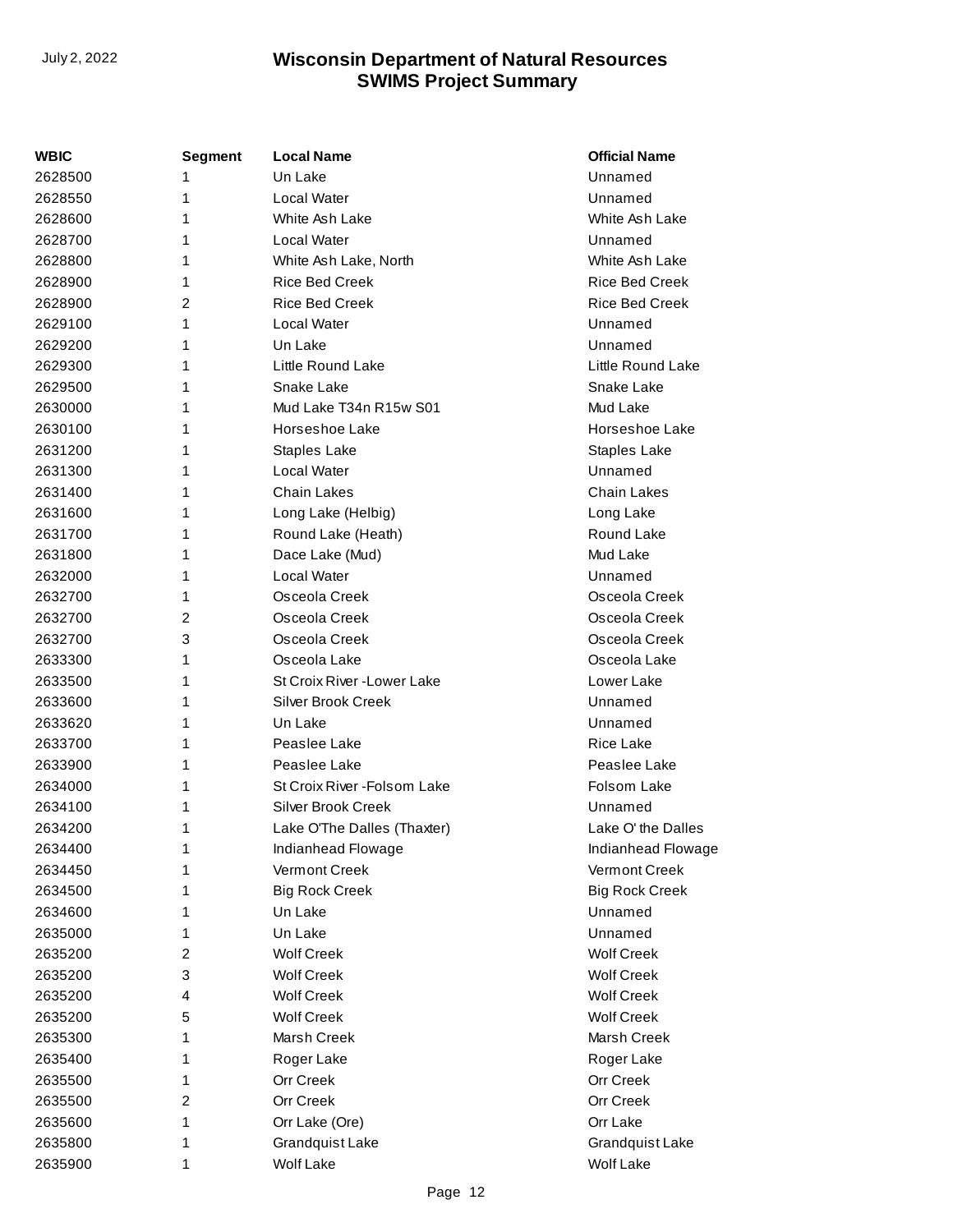| WBIC    | <b>Segment</b> | <b>Local Name</b>          | <b>Official Name</b>      |
|---------|----------------|----------------------------|---------------------------|
| 2636000 | 1              | <b>Trade River</b>         | <b>Trade River</b>        |
| 2636000 | 3              | <b>Trade River</b>         | <b>Trade River</b>        |
| 2636000 | 4              | <b>Trade River</b>         | <b>Trade River</b>        |
| 2636000 | 5              | Trade River (N Br)         | <b>Trade River</b>        |
| 2636000 | 8              | <b>Trade River</b>         | <b>Trade River</b>        |
| 2636000 | 9              | <b>Trade River</b>         | <b>Trade River</b>        |
| 2636100 | 1              | Cowan Creek                | Cowan Creek               |
| 2636300 | 1              | <b>Cold Creek</b>          | Cold Creek                |
| 2636700 | 1              | North Creek                | North Creek               |
| 2636800 | 1              | Logging Creek              | Logging Creek             |
| 2639200 | 1              | Gabrielson Lake (Gabelson) | Gabrielson Lake           |
| 2640500 | 1              | Long Trade Lake            | Long Trade Lake           |
| 2640600 | 1              | <b>Butternut Creek</b>     | <b>Butternut Creek</b>    |
| 2640600 | 2              | <b>Butternut Creek</b>     | <b>Butternut Creek</b>    |
| 2640700 | 1              | Little Butternut Lake      | Little Butternut Lake     |
| 2641000 | 1              | <b>Big Butternut Lake</b>  | <b>Big Butternut Lake</b> |
| 2641200 | 1              | Local Water                | Unnamed                   |
| 2641300 | 1              | <b>Hanes Creek</b>         | <b>Hanes Creek</b>        |
| 2641300 | 2              | <b>Hanes Creek</b>         | <b>Hanes Creek</b>        |
| 2641300 | 3              | <b>Hanes Creek</b>         | <b>Hanes Creek</b>        |
| 2641400 | 1              | Forsythe Lake              | Forsythe Lake             |
| 2641500 | 50             | Freedom Lakes              | Freedom Lakes             |
| 2641550 | 1              | Un Lake                    | Unnamed                   |
| 2641600 | 1              | South Branch Trade River   | South Branch Trade River  |
| 2641700 | 1              | North Star Creek           | <b>North Star Creek</b>   |
| 2641800 | 1              | <b>Brown Brook</b>         | <b>Brown Brook</b>        |
| 2641900 | 1              | Un Lake                    | Unnamed                   |
| 2642000 | 1              | Coon Lake                  | Coon Lake                 |
| 2642200 | 1              | Un Lake                    | Unnamed                   |
| 2642400 | 1              | Lagoo Creek                | Lagoo Creek               |
| 2642500 | 1              | Un Lake                    | Unnamed                   |
| 2642600 | 1              | Un Lake                    | Unnamed                   |
| 2642900 | 2              | Wood River                 | Wood River                |
| 2649900 | 2              | <b>Spirit Creek</b>        | <b>Spirit Creek</b>       |
| 2649900 | 3              | <b>Spirit Creek</b>        | <b>Spirit Creek</b>       |
| 2649900 | 4              | <b>Spirit Creek</b>        | <b>Spirit Creek</b>       |
| 2650500 | 1              | Un Lake                    | Unnamed                   |
| 2650600 | 1              | Rice Lake                  | Rice Lake                 |
| 2650700 | 1              | Un Lake                    | Unnamed                   |
| 2650800 | 1              | <b>Unnamed Stream</b>      | Unnamed                   |
| 2651200 | 1              | Grass Lake                 | Grass Lake                |
| 2651300 | 1              | <b>Blom Lake</b>           | <b>Blom Lake</b>          |
| 2652200 | 1              | <b>Unnamed Stream</b>      | Unnamed                   |
| 2652300 | 1              | Hickory Lake               | Hickory Lake              |
| 2652400 | 1              | Aspen Lake                 | Aspen Lake                |
| 2652500 | 1              | <b>Unnamed Stream</b>      | Unnamed                   |
| 2652600 | 1              | <b>Unnamed Stream</b>      | Unnamed                   |
| 2654200 | 4              | Clam River                 | Clam River                |
|         |                |                            |                           |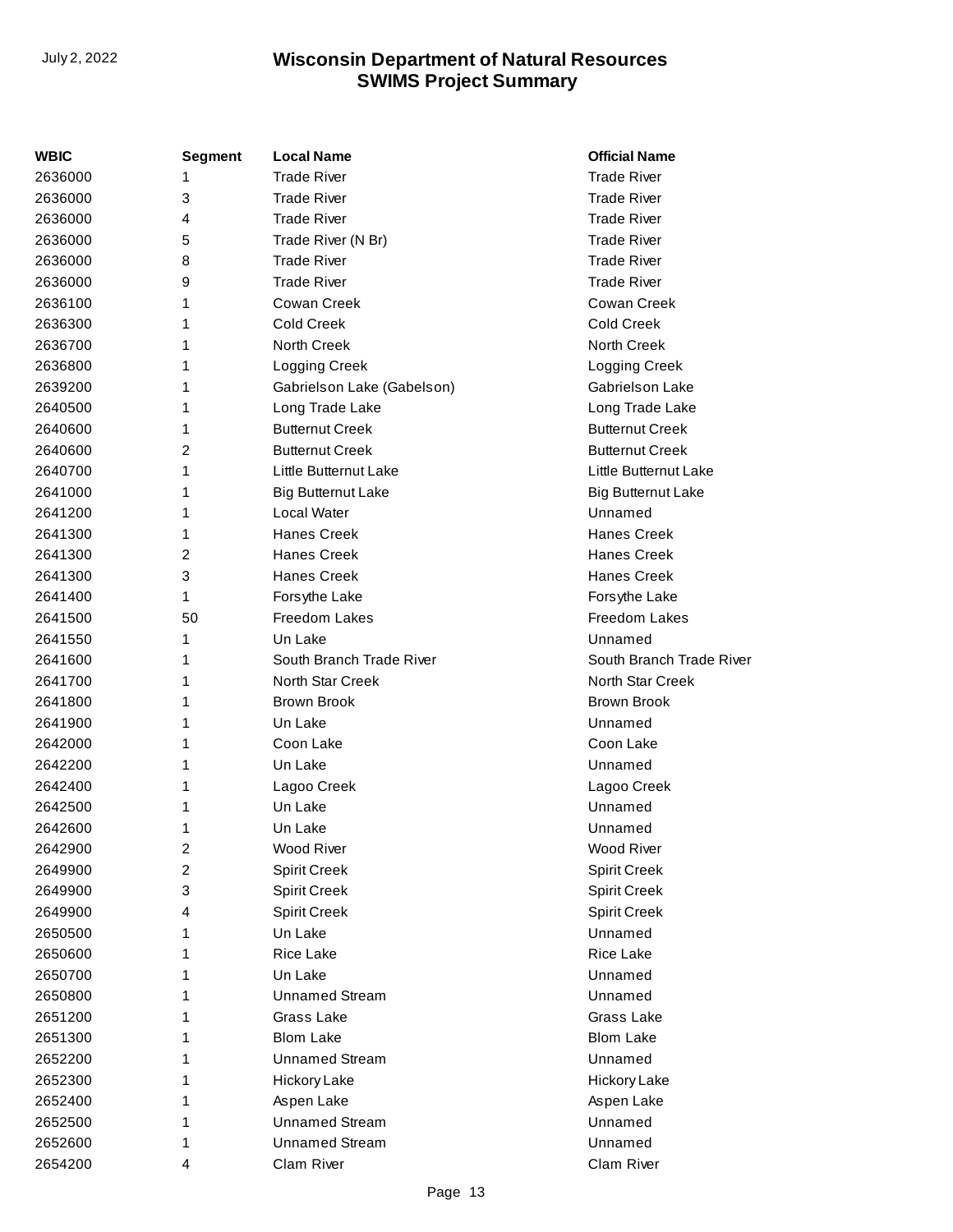| <b>WBIC</b> | Segment        | <b>Local Name</b>            | <b>Official Name</b>  |
|-------------|----------------|------------------------------|-----------------------|
| 2654200     | 5              | Clam River                   | Clam River            |
| 2654200     | 6              | Clam River                   | Clam River            |
| 2654200     | 7              | Clam River                   | Clam River            |
| 2654200     | 8              | Clam River                   | Clam River            |
| 2657800     | 1              | <b>Indian Creek</b>          | <b>Indian Creek</b>   |
| 2657800     | $\overline{2}$ | <b>Indian Creek</b>          | <b>Indian Creek</b>   |
| 2658200     | 1              | Denny Lake                   | Denny Lake            |
| 2658600     | 1              | <b>Spencer Creek</b>         | <b>Spencer Creek</b>  |
| 2658800     | 1              | Un Lake                      | Unnamed               |
| 2658900     | 1              | Spencer Creek Springs outlet | Unnamed               |
| 2659000     | 1              | Un Spring                    | Un Spring             |
| 2659100     | 1              | Un Lake                      | Unnamed               |
| 2659400     | $\overline{2}$ | Sand Creek                   | Sand Creek            |
| 2659400     | 4              | Sand Creek                   | Sand Creek            |
| 2660100     | 1              | Orr Creek                    | Orr Creek             |
| 2660100     | $\overline{2}$ | Orr Creek                    | Orr Creek             |
| 2664600     | 1              | Gillespie Creek              | Gillespie Creek       |
| 2665400     | 1              | <b>Knapp Creek</b>           | <b>Knapp Creek</b>    |
| 2665400     | 2              | Knapp Creek                  | <b>Knapp Creek</b>    |
| 2665400     | 3              | Knapp Creek                  | Knapp Creek           |
| 2665600     | 1              | Knapp Flowage                | Knapp Flowage         |
| 2665700     | 1              | Godfrey Lake                 | Godfrey Lake          |
| 2665800     | 1              | <b>Somers Creek</b>          | <b>Somers Creek</b>   |
| 2665800     | $\overline{2}$ | Somers Creek                 | Somers Creek          |
| 2665800     | 3              | <b>Somers Creek</b>          | Somers Creek          |
| 2665900     | 1              | Somers Lake                  | Somers Lake           |
| 2666000     | 1              | <b>Baker Lake</b>            | <b>Bosak Lake</b>     |
| 2666400     | 1              | Clam Falls Flowage           | Clam Falls Flowage    |
| 2666500     | 1              | Maple Valley Creek           | Maple Valley Creek    |
| 2666600     | 1              | Mckenzie Creek               | McKenzie Creek        |
| 2666600     | 2              | Mckenzie Creek               | McKenzie Creek        |
| 2666600     | 3              | Mckenzie Creek               | McKenzie Creek        |
| 2666700     | 1              | Little Mckenzie Creek        | Little McKenzie Creek |
| 2666900     | 1              | Margaret Lake                | Margaret Lake         |
| 2667000     | 1              | <b>Mohnson Creek</b>         | Mohnson Creek         |
| 2667200     | 1              | Tula Lake                    | Tula Lake             |
| 2667300     | 1              | Mckenzie Lake                | McKenzie Lake         |
| 2667500     | 1              | <b>Mckinley Creek</b>        | McKinley Creek        |
| 2667700     | 1              | Mackie Lake                  | Mackie Lake           |
| 2667800     | 1              | Largon Creek                 | Largon Creek          |
| 2667800     | 2              | Largon Creek                 | Largon Creek          |
| 2668100     | 1              | Largon Lake                  | Largon Lake           |
| 2668200     | 1              | Little Largon Lake           | Little Largon Lake    |
| 2668300     | 1              | Lamont Creek                 | <b>Lamont Creek</b>   |
| 2668400     | 1              | Sedge Lake                   | Sedge Lake            |
| 2668500     | 1              | Lamont Lake                  | Lamont Lake           |
| 2668600     | 1              | Andrus Lake (Little Round)   | Andrus Lake           |
| 2668700     | 1              | <b>Sucker Creek</b>          | <b>Sucker Creek</b>   |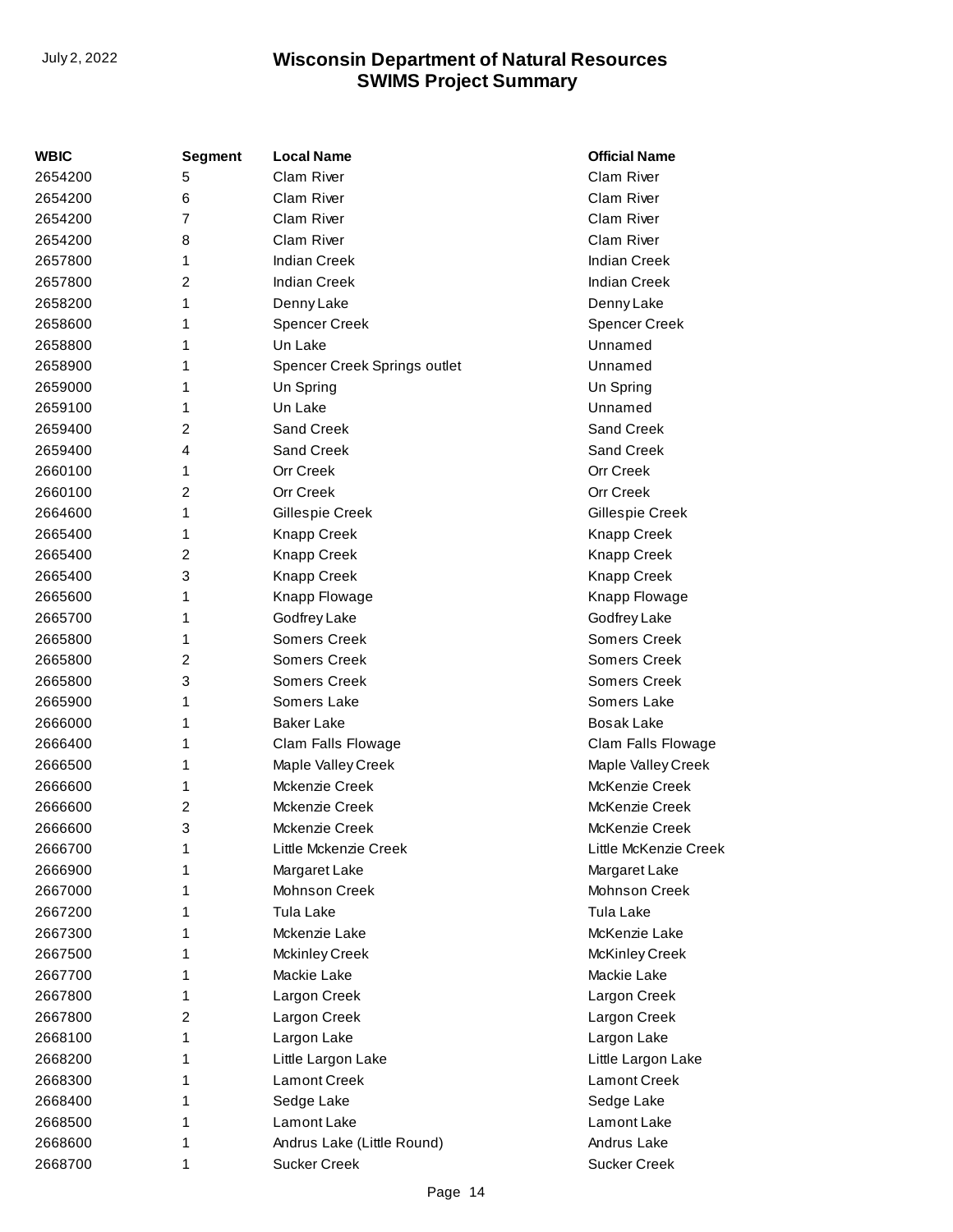| <b>WBIC</b> | Segment | <b>Local Name</b>           | <b>Official Name</b>   |
|-------------|---------|-----------------------------|------------------------|
| 2668900     | 1       | Un Lake                     | Unnamed                |
| 2669000     | 1       | Johnson Lake T36n R15w S26  | Johnson Lake           |
| 2669100     | 1       | Wintergreen Lake            | Wintergreen Lake       |
| 2669200     | 1       | Mud Lake T36n R15w S23      | <b>Black Bear Lake</b> |
| 2669300     | 1       | Grenquist Lake (Greenquist) | Grenquist Lake         |
| 3000090     | 1       | Local Water                 | Unnamed                |
| 3000162     | 1       | Creek 36-14                 | Unnamed                |
| 3000221     | 1       | <b>Unnamed Stream</b>       | Unnamed                |
| 3000255     | 1       | Local Water                 | Unnamed                |
| 3000266     | 1       | <b>Black Brook Springs</b>  | Unnamed                |
| 3000295     | 1       | Local Water                 | Unnamed                |
| 3000514     | 1       | Unnamed Creek 16-11         | Unnamed                |
| 5004383     | 1       | <b>Unnamed Stream</b>       | Unnamed                |
| 5004460     | 1       | <b>Unnamed Stream</b>       | Unnamed                |
| 5004519     | 1       | <b>Unnamed Stream</b>       | Unnamed                |
| 5004532     | 1       | <b>Unnamed Stream</b>       | Unnamed                |
| 5004590     | 1       | <b>Unnamed Stream</b>       | Unnamed                |
| 5004652     | 1       | <b>Unnamed Stream</b>       | Unnamed                |
| 5004662     | 1       | <b>Unnamed Stream</b>       | Unnamed                |
| 5004689     | 1       | <b>Unnamed Stream</b>       | Unnamed                |
| 5004764     | 1       | <b>Unnamed Stream</b>       | Unnamed                |
| 5004886     | 1       | Local Water                 | Unnamed                |
| 5004892     | 1       | Local Water                 | Unnamed                |
| 5004940     | 1       | <b>Local Water</b>          | Unnamed                |
| 5004965     | 1       | <b>Local Water</b>          | Unnamed                |
| 5005024     | 1       | Local Water                 | Unnamed                |
| 5005166     | 1       | <b>Local Water</b>          | Unnamed                |
| 5005231     | 1       | Local Water                 | Unnamed                |
| 5005244     | 1       | Local Water                 | Unnamed                |
| 5005251     | 1       | Local Water                 | Unnamed                |
| 5005299     | 1       | <b>Local Water</b>          | Unnamed                |
| 5005352     | 1       | Local Water                 | Unnamed                |
| 5005381     | 1       | <b>Local Water</b>          | Unnamed                |
| 5005397     | 1       | <b>Local Water</b>          | Unnamed                |
| 5005415     | 1       | <b>Local Water</b>          | Unnamed                |
| 5005442     | 1       | Local Water                 | Unnamed                |
| 5005453     | 1       | Local Water                 | Unnamed                |
| 5005489     | 1       | <b>Local Water</b>          | Unnamed                |
| 5005523     | 1       | <b>Local Water</b>          | Unnamed                |
| 5005556     | 1       | Local Water                 | Unnamed                |
| 5005564     | 1       | Local Water                 | Unnamed                |
| 5005572     | 1       | <b>Local Water</b>          | Unnamed                |
| 5005610     | 1       | <b>Local Water</b>          | Unnamed                |
| 5005615     | 1       | Local Water                 | Unnamed                |
| 5005618     | 1       | Local Water                 | Unnamed                |
| 5005652     | 1       | Local Water                 | Unnamed                |
| 5005726     | 1       | <b>Local Water</b>          | Unnamed                |
| 5005743     | 1       | Local Water                 | Unnamed                |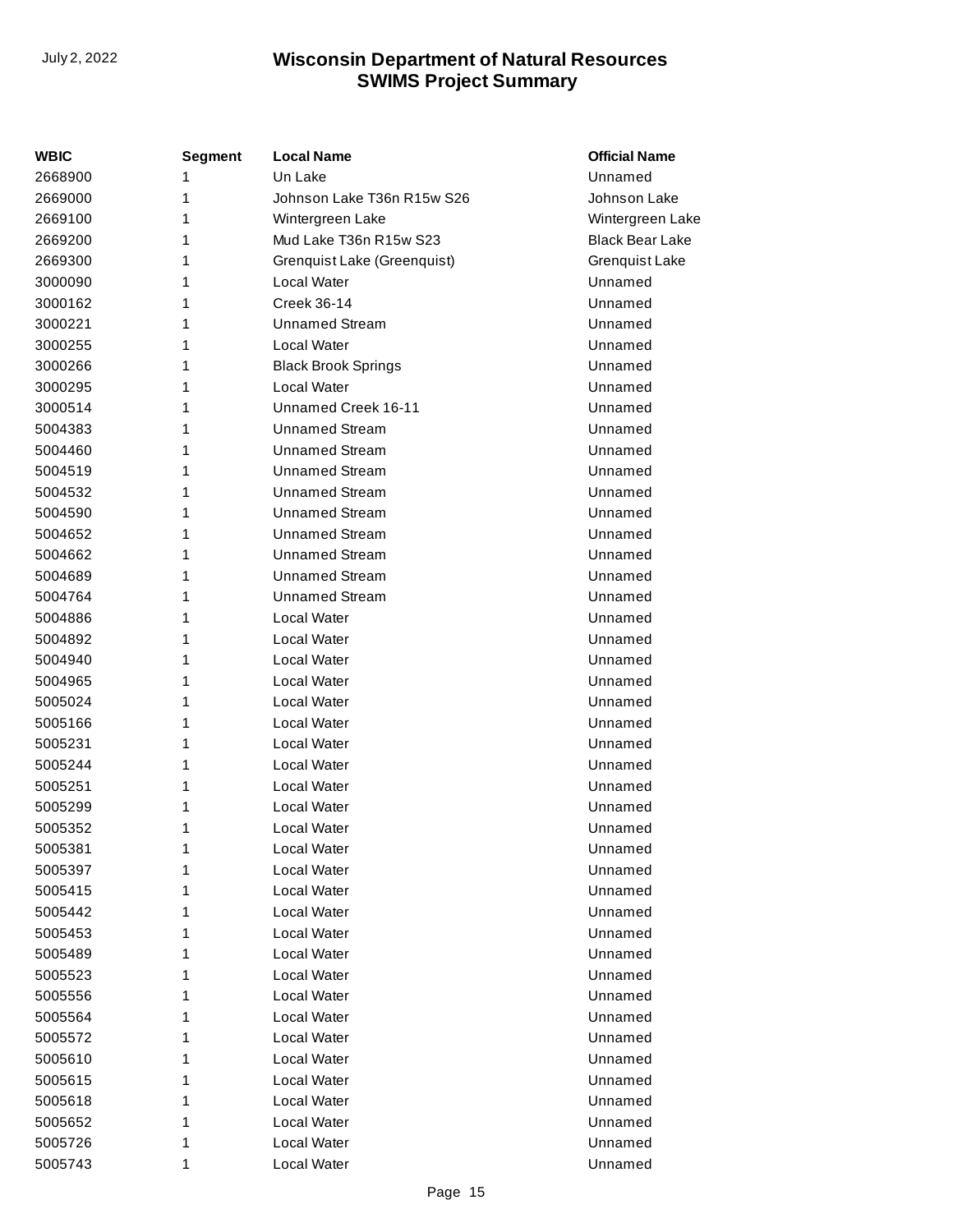| WBIC    | <b>Segment</b> | <b>Local Name</b>          | <b>Official Name</b> |
|---------|----------------|----------------------------|----------------------|
| 5005751 |                | Local Water                | Unnamed              |
| 5005833 | 1              | Local Water                | Unnamed              |
| 5005843 | 1              | Local Water                | Unnamed              |
| 5005925 | 1              | Local Water                | Unnamed              |
| 5006030 | 1              | Local Water                | Unnamed              |
| 5006098 | 1              | Local Water                | Unnamed              |
| 5006441 | 1              | Lotus Lake Outlet          | Unnamed              |
| 5006441 | 2              | Unnamed Trib to Lotus Lake | Unnamed              |
| 5006625 | 1              | Local Water                | Unnamed              |
| 5007694 | 1              | Strohbeen Wetland Inflow   | Unnamed              |
| 5514420 | 1              | Local Water                | Unnamed              |
| 5514461 | 1              | Local Water                | Unnamed              |
| 5514507 | 1              | Spencer Springs pond       | Unnamed              |
| 5514604 | 1              | Local Water                | Unnamed              |
| 5514849 | 1              | Local Water                | Unnamed              |
| 5515113 | 1              | Local Water                | Unnamed              |
| 5515136 | 1              | Local Water                | Unnamed              |
| 5515208 | 1              | Local Water                | Unnamed              |
| 5515309 | 1              | Local Water                | Unnamed              |
| 5515427 | 1              | Local Water                | Unnamed              |
| 5515579 | 1              | Local Water                | Unnamed              |
| 5515583 | 1              | Local Water                | Unnamed              |
| 5515616 | 1              | Local Water                | Unnamed              |
| 5515739 | 1              | Local Water                | Unnamed              |
| 5516015 | 1              | Local Water                | Unnamed              |
| 5516244 | 1              | Local Water                | Unnamed              |
| 5516289 | 1              | Local Water                | Unnamed              |
| 5516560 | 1              | Local Water                | Unnamed              |
| 5516659 | 1              | Local Water                | Unnamed              |
| 5516671 | 1              | Freedom Lakes              | Freedom Lakes        |
| 5516713 | 1              | Local Water                | Unnamed              |
| 5516725 | 1              | Local Water                | Unnamed              |
| 5516993 | 1              | Local Water                | Unnamed              |
| 5517025 | 1              | Local Water                | Unnamed              |
| 5517113 | 1              | Local Water                | Unnamed              |
| 5517147 | 1              | Local Water                | Unnamed              |
| 5517276 | 1              | Local Water                | Unnamed              |
| 5517417 | 1              | Local Water                | Unnamed              |
| 5517483 | 1              | Local Water                | Unnamed              |
| 5517549 | 1              | Local Water                | Unnamed              |
| 5517600 | 1              | Local Water                | Unnamed              |
| 5517635 | 1              | Local Water                | Unnamed              |
| 5517699 | 1              | Local Water                | Unnamed              |
| 5517702 | 1              | Local Water                | Unnamed              |
| 5517764 | 1              | Local Water                | Unnamed              |
| 5517811 | 1              | Local Water                | Unnamed              |
| 5517864 | 1              | Local Water                | Unnamed              |
| 5517885 | 1              | Local Water                | Unnamed              |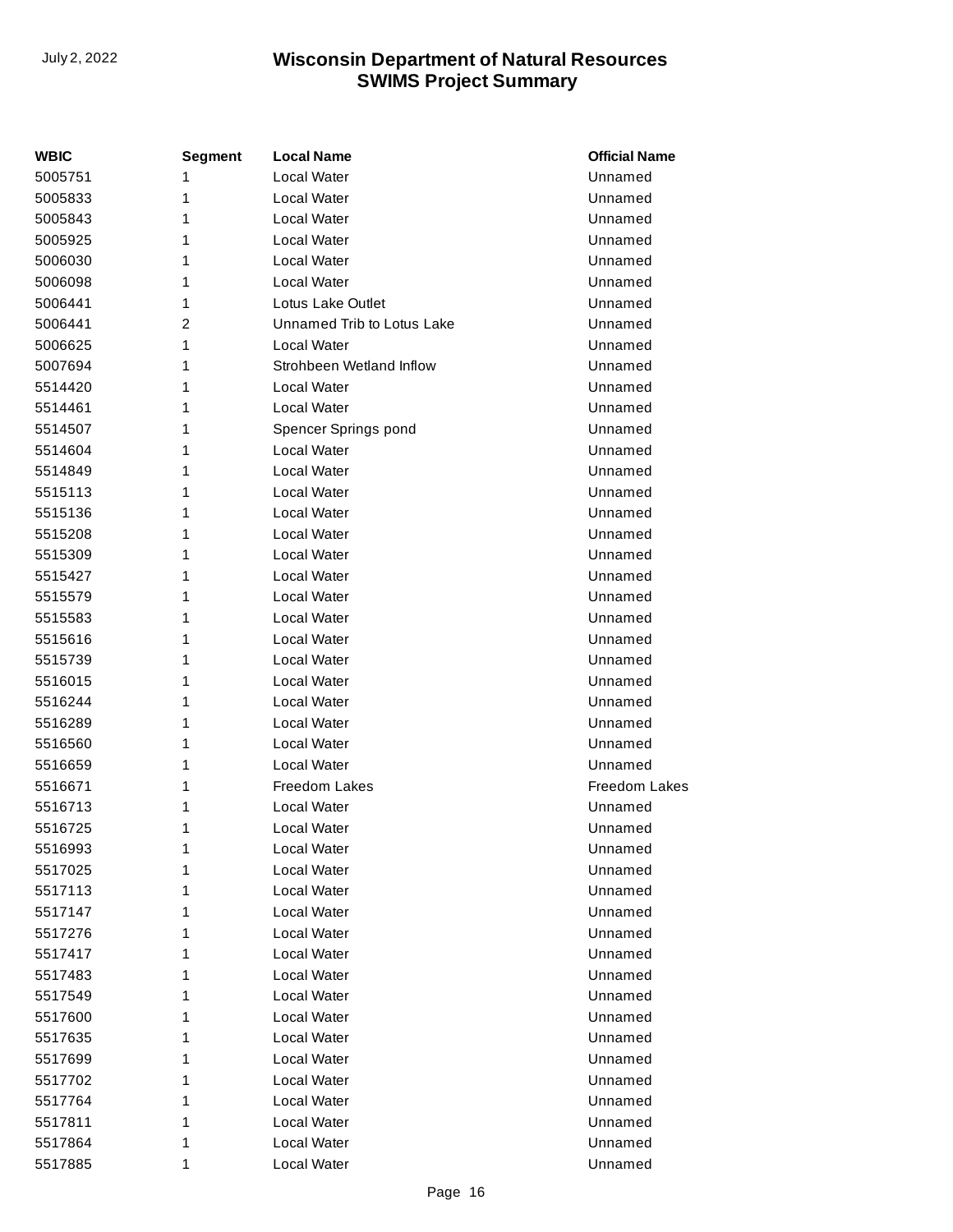| <b>WBIC</b> | <b>Segment</b> | <b>Local Name</b>  | <b>Official Name</b> |
|-------------|----------------|--------------------|----------------------|
| 5517905     | 1              | <b>Local Water</b> | Unnamed              |
| 5517920     | 1              | <b>Local Water</b> | Unnamed              |
| 5517944     | 1              | Local Water        | Unnamed              |
| 5517967     | 1              | Local Water        | Unnamed              |
| 5518006     | 1              | Local Water        | Unnamed              |
| 5518030     | 1              | <b>Local Water</b> | Unnamed              |
| 5518156     | 1              | Local Water        | Unnamed              |
| 5518205     | 1              | Local Water        | Unnamed              |
| 5518249     | 1              | Unnamed Lake       | Unnamed              |
| 5518328     | 1              | Local Water        | Unnamed              |
| 5518384     | 1              | <b>Local Water</b> | Unnamed              |
| 5518422     | 1              | Local Water        | Unnamed              |
| 5518429     | 1              | Unnamed Lake       | Unnamed              |
| 5518499     | 1              | Local Water        | Unnamed              |
| 5518524     | 1              | Local Water        | Unnamed              |
| 5518544     | 1              | Local Water        | Unnamed              |
| 5518616     | 1              | Local Water        | Unnamed              |
| 5518666     | 1              | <b>Local Water</b> | Unnamed              |
| 5518775     | 1              | <b>Local Water</b> | Unnamed              |
| 5518780     | 1              | Local Water        | Unnamed              |
| 5518838     | 1              | Local Water        | Unnamed              |
| 5518876     | 1              | <b>Local Water</b> | Unnamed              |
| 5519005     | 1              | Local Water        | Unnamed              |
| 5519138     | 1              | <b>Local Water</b> | Unnamed              |
| 5519199     | 1              | Local Water        | Unnamed              |
| 5519208     | 1              | <b>Local Water</b> | Unnamed              |
| 5519230     | 1              | <b>Local Water</b> | Unnamed              |
| 5519238     | 1              | Local Water        | Unnamed              |
| 5519283     | 1              | Local Water        | Unnamed              |
| 5519290     | 1              | Local Water        | Unnamed              |
| 5519358     | 1              | Local Water        | Unnamed              |
| 5519398     | 1              | Local Water        | Unnamed              |
| 5519469     | 1              | Local Water        | Unnamed              |
| 5519645     | 1              | Local Water        | Unnamed              |
| 5519694     | 1              | Local Water        | Unnamed              |
| 5519703     | 1              | <b>Local Water</b> | Unnamed              |
| 5519752     | 1              | Local Water        | Unnamed              |
| 5519761     | 1              | Local Water        | Unnamed              |
| 5519786     | 1              | Local Water        | Unnamed              |
| 5519853     | 1              | Local Water        | Unnamed              |
| 5519919     | 1              | Local Water        | Unnamed              |
| 5519923     | 1              | Local Water        | Unnamed              |
| 5519938     | 1              | Local Water        | Unnamed              |
| 5519981     | 1              | Local Water        | Unnamed              |
| 5519994     | 1              | Local Water        | Unnamed              |
| 5520081     | 1              | Local Water        | Unnamed              |
| 5520138     | 1              | Local Water        | Unnamed              |
| 5520142     | 1              | Local Water        | Unnamed              |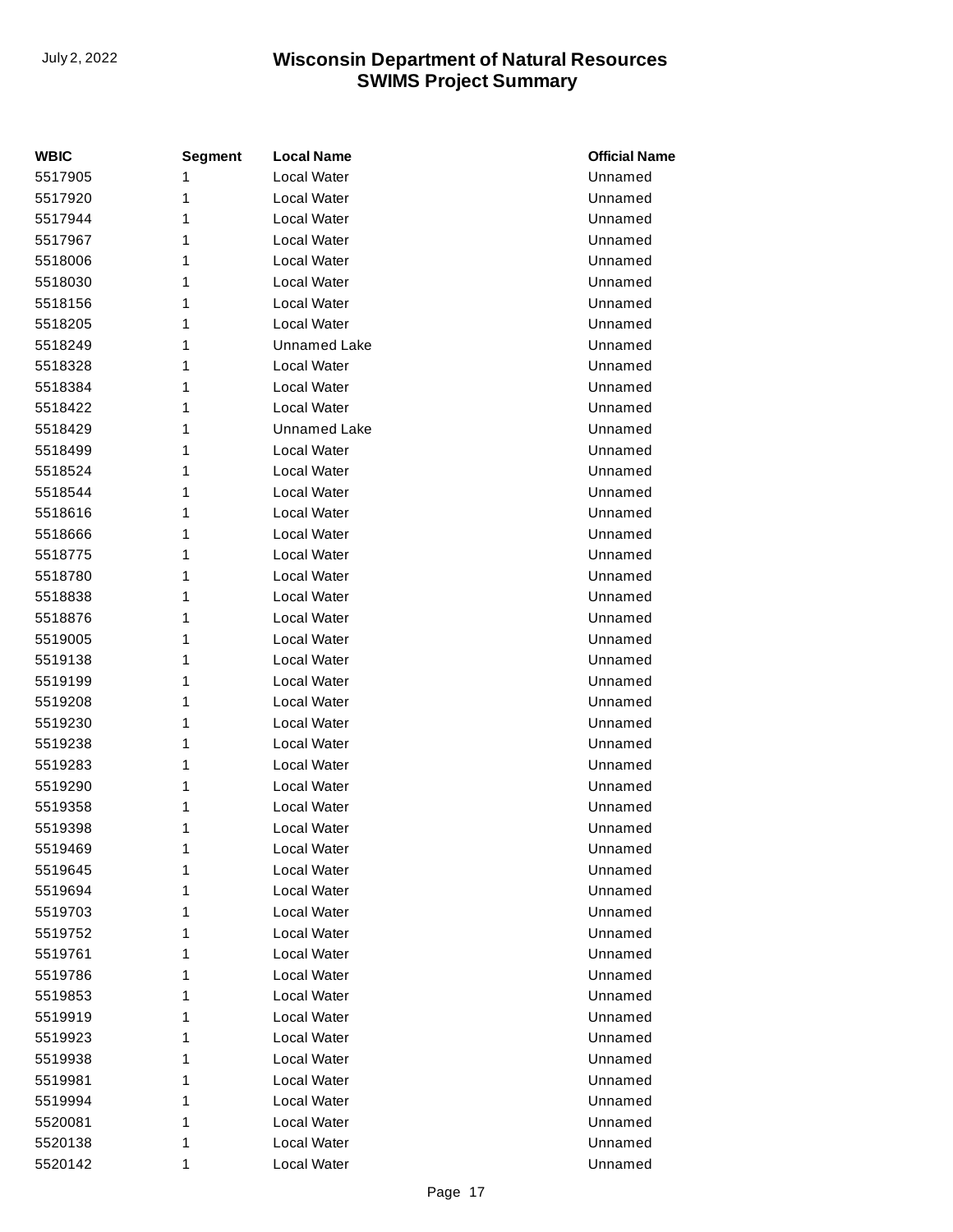| <b>WBIC</b> | <b>Segment</b> | <b>Local Name</b>  | <b>Official Name</b> |
|-------------|----------------|--------------------|----------------------|
| 5520226     | 1              | <b>Local Water</b> | Unnamed              |
| 5520252     | 1              | Local Water        | Unnamed              |
| 5520293     | 1              | Local Water        | Unnamed              |
| 5520324     | 1              | Local Water        | Unnamed              |
| 5520349     | 1              | Local Water        | Unnamed              |
| 5520361     | 1              | Local Water        | Unnamed              |
| 5520371     | 1              | Local Water        | Unnamed              |
| 5520438     | 1              | Local Water        | Unnamed              |
| 5520507     | 1              | Local Water        | Unnamed              |
| 5520572     | 1              | Local Water        | Unnamed              |
| 5520579     | 1              | Local Water        | Unnamed              |
| 5520592     | 1              | Local Water        | Unnamed              |
| 5520595     | 1              | Local Water        | Unnamed              |
| 5520599     | 1              | Local Water        | Unnamed              |
| 5520620     | 1              | Local Water        | Unnamed              |
| 5520646     | 1              | <b>Local Water</b> | Unnamed              |
| 5520652     | 1              | Local Water        | Unnamed              |
| 5520657     | 1              | Local Water        | Unnamed              |
| 5520704     | 1              | Local Water        | Unnamed              |
| 5520797     | 1              | Local Water        | Unnamed              |
| 5520805     | 1              | Local Water        | Unnamed              |
| 5520809     | 1              | Local Water        | Unnamed              |
| 5520853     | 1              | Local Water        | Unnamed              |
| 5520947     | 1              | <b>Local Water</b> | Unnamed              |
| 5520973     | 1              | Local Water        | Unnamed              |
| 5521051     | 1              | Local Water        | Unnamed              |
| 5521061     | 1              | Local Water        | Unnamed              |
| 5521071     | 1              | Local Water        | Unnamed              |
| 5521093     | 1              | Local Water        | Unnamed              |
| 5521113     | 1              | Local Water        | Unnamed              |
| 5521116     | 1              | Local Water        | Unnamed              |
| 5521148     | 1              | Local Water        | Unnamed              |
| 5521158     | 1              | Local Water        | Unnamed              |
| 5521213     | 1              | Local Water        | Unnamed              |
| 5521224     | 1              | Local Water        | Unnamed              |
| 5521267     | 1              | Local Water        | Unnamed              |
| 5521294     | 1              | Local Water        | Unnamed              |
| 5521317     | 1              | Local Water        | Unnamed              |
| 5521369     | 1              | Local Water        | Unnamed              |
| 5521374     | 1              | Local Water        | Unnamed              |
| 5521389     | 1              | Local Water        | Unnamed              |
| 5521393     | 1              | Local Water        | Unnamed              |
| 5521448     | 1              | Local Water        | Unnamed              |
| 5521451     | 1              | Local Water        | Unnamed              |
| 5521459     | 1              | Local Water        | Unnamed              |
| 5521544     | 1              | Local Water        | Unnamed              |
| 5521549     | 1              | Local Water        | Unnamed              |
| 5521552     | 1              | Local Water        | Unnamed              |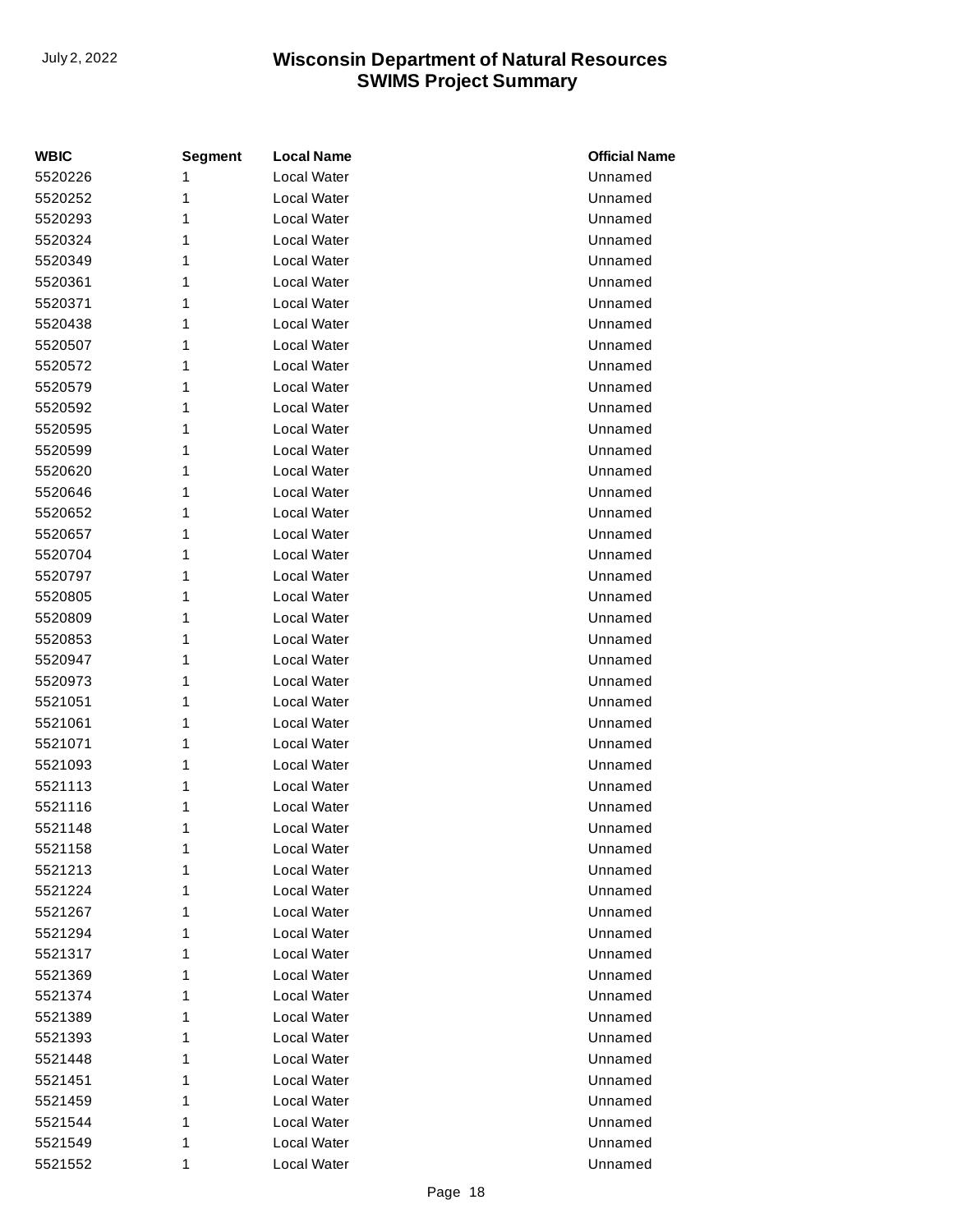| <b>WBIC</b> | <b>Segment</b> | <b>Local Name</b>  | <b>Official Name</b> |
|-------------|----------------|--------------------|----------------------|
| 5521574     | 1              | <b>Local Water</b> | Unnamed              |
| 5521600     | 1              | Local Water        | Unnamed              |
| 5521605     | 1              | Local Water        | Unnamed              |
| 5521614     | 1              | Local Water        | Unnamed              |
| 5521615     | 1              | Local Water        | Unnamed              |
| 5521643     | 1              | <b>Local Water</b> | Unnamed              |
| 5521669     | 1              | Local Water        | Unnamed              |
| 5521670     | 1              | Local Water        | Unnamed              |
| 5521688     | 1              | Local Water        | Unnamed              |
| 5521695     | 1              | Local Water        | Unnamed              |
| 5521801     | 1              | Local Water        | Unnamed              |
| 5521849     | 1              | Local Water        | Unnamed              |
| 5521852     | 1              | Local Water        | Unnamed              |
| 5521911     | 1              | <b>Local Water</b> | Unnamed              |
| 5521923     | 1              | Local Water        | Unnamed              |
| 5521962     | 1              | Local Water        | Unnamed              |
| 5521979     | 1              | Local Water        | Unnamed              |
| 5521999     | 1              | Local Water        | Unnamed              |
| 5522074     | 1              | Local Water        | Unnamed              |
| 5522098     | 1              | Local Water        | Unnamed              |
| 5522117     | 1              | Local Water        | Unnamed              |
| 5522260     | 1              | <b>Local Water</b> | Unnamed              |
| 5522342     | 1              | Local Water        | Unnamed              |
| 5522354     | 1              | Local Water        | Unnamed              |
| 5522406     | 1              | Local Water        | Unnamed              |
| 5522456     | 1              | Local Water        | Unnamed              |
| 5522464     | 1              | Local Water        | Unnamed              |
| 5522466     | 1              | Local Water        | Unnamed              |
| 5522480     | 1              | Local Water        | Unnamed              |
| 5522486     | 1              | Local Water        | Unnamed              |
| 5522500     | 1              | Local Water        | Unnamed              |
| 5522552     | 1              | Local Water        | Unnamed              |
| 5522610     | 1              | Local Water        | Unnamed              |
| 5522658     | 1              | Local Water        | Unnamed              |
| 5522687     | 1              | Local Water        | Unnamed              |
| 5522707     | 1              | Local Water        | Unnamed              |
| 5522732     | 1              | Local Water        | Unnamed              |
| 5522748     | 1              | Local Water        | Unnamed              |
| 5522760     | 1              | Local Water        | Unnamed              |
| 5522784     | 1              | Local Water        | Unnamed              |
| 5522860     | 1              | Local Water        | Unnamed              |
| 5522911     | 1              | Local Water        | Unnamed              |
| 5523029     | 1              | Local Water        | Unnamed              |
| 5523043     | 1              | Local Water        | Unnamed              |
| 5523044     | 1              | Local Water        | Unnamed              |
| 5523060     | 1              | Local Water        | Unnamed              |
| 5523069     | 1              | Local Water        | Unnamed              |
| 5523082     | 1              | Local Water        | Unnamed              |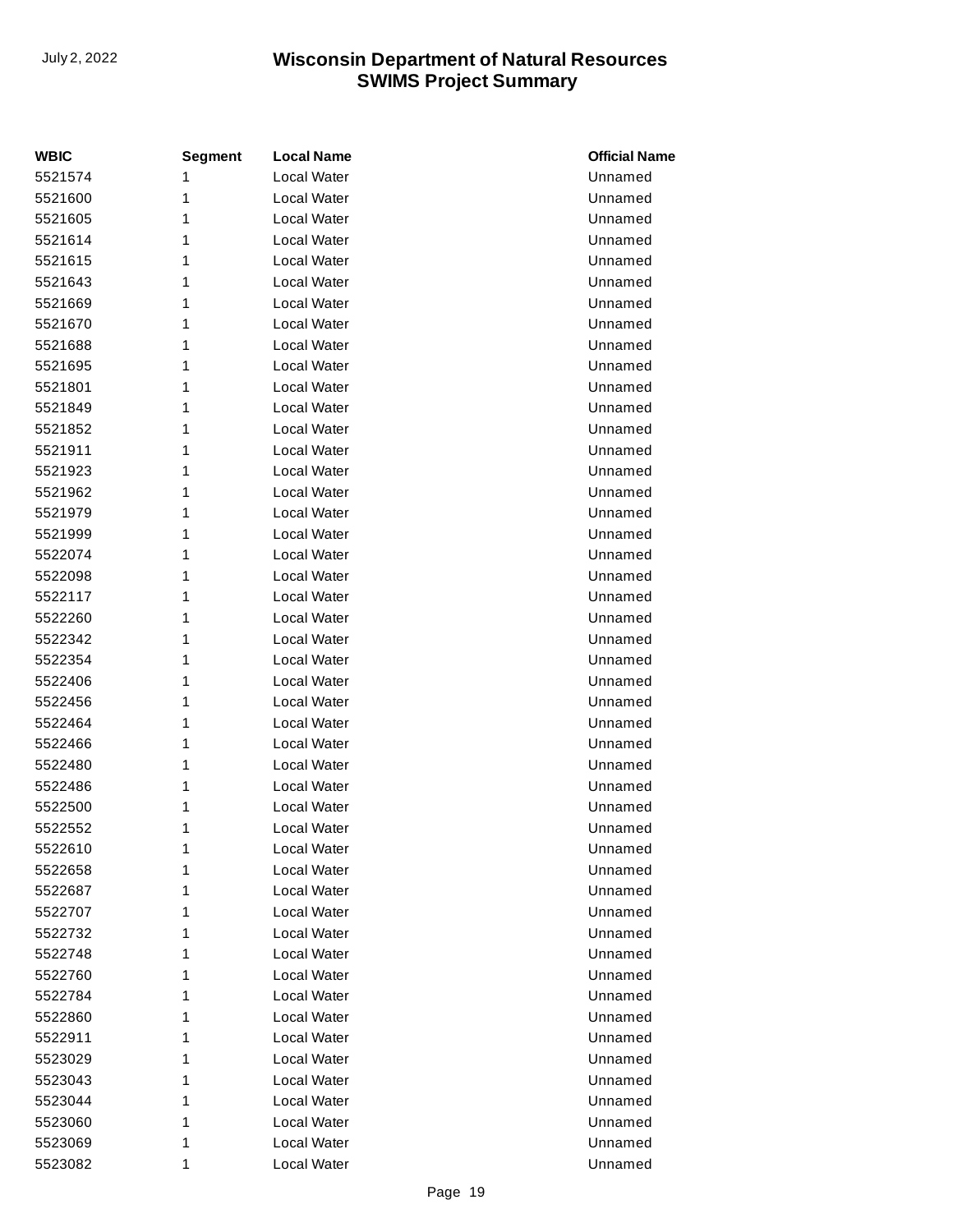| <b>WBIC</b> | <b>Segment</b> | <b>Local Name</b>   | <b>Official Name</b> |
|-------------|----------------|---------------------|----------------------|
| 5523098     | 1              | Local Water         | Unnamed              |
| 5523129     | 1              | Local Water         | Unnamed              |
| 5523130     | 1              | Local Water         | Unnamed              |
| 5523150     | 1              | Local Water         | Unnamed              |
| 5523154     | 1              | Local Water         | Unnamed              |
| 5523157     | 1              | Local Water         | Unnamed              |
| 5523165     | 1              | Local Water         | Unnamed              |
| 5523168     | 1              | Local Water         | Unnamed              |
| 5523182     | 1              | Local Water         | Unnamed              |
| 5523183     | 1              | Local Water         | Unnamed              |
| 5523189     | 1              | Local Water         | Unnamed              |
| 5523346     | 1              | Local Water         | Unnamed              |
| 5523389     | 1              | Local Water         | Unnamed              |
| 5523463     | 1              | Local Water         | Unnamed              |
| 5523468     | 1              | Local Water         | Unnamed              |
| 5523512     | 1              | Local Water         | Unnamed              |
| 5523612     | 1              | Local Water         | Unnamed              |
| 5523692     | 1              | <b>Unnamed Lake</b> | Unnamed              |
| 5523705     | 1              | Local Water         | Unnamed              |
| 5523708     | 1              | Local Water         | Unnamed              |
| 5523737     | 1              | Local Water         | Unnamed              |
| 5523812     | 1              | Local Water         | Unnamed              |
| 5523827     | 1              | Local Water         | Unnamed              |
| 5523858     | 1              | Local Water         | Unnamed              |
| 5523866     | 1              | Local Water         | Unnamed              |
| 5523927     | 1              | Local Water         | Unnamed              |
| 5523998     | 1              | Local Water         | Unnamed              |
| 5524120     | 1              | Local Water         | Unnamed              |
| 5524164     | 1              | Local Water         | Unnamed              |
| 5524165     | 1              | Local Water         | Unnamed              |
| 5524171     | 1              | Local Water         | Unnamed              |
| 5524218     | 1              | Local Water         | Unnamed              |
| 5524266     | 1              | Local Water         | Unnamed              |
| 5524296     | 1              | Local Water         | Unnamed              |
| 5524418     | 1              | Local Water         | Unnamed              |
| 5524498     | 1              | Local Water         | Unnamed              |
| 5524579     | 1              | Local Water         | Unnamed              |
| 5524929     | 1              | Local Water         | Unnamed              |
| 5524953     | 1              | Local Water         | Unnamed              |
| 5524984     | 1              | Local Water         | Unnamed              |
| 5525055     | 1              | Local Water         | Unnamed              |
| 5525057     | 1              | Local Water         | Unnamed              |
| 5525129     | 1              | Local Water         | Unnamed              |
| 5525136     | 1              | Local Water         | Unnamed              |
| 5525170     | 1              | Local Water         | Unnamed              |
| 5525293     | 1              | Local Water         | Unnamed              |
| 5525356     | 1              | Local Water         | Unnamed              |
| 5525420     | 1              | Local Water         | Unnamed              |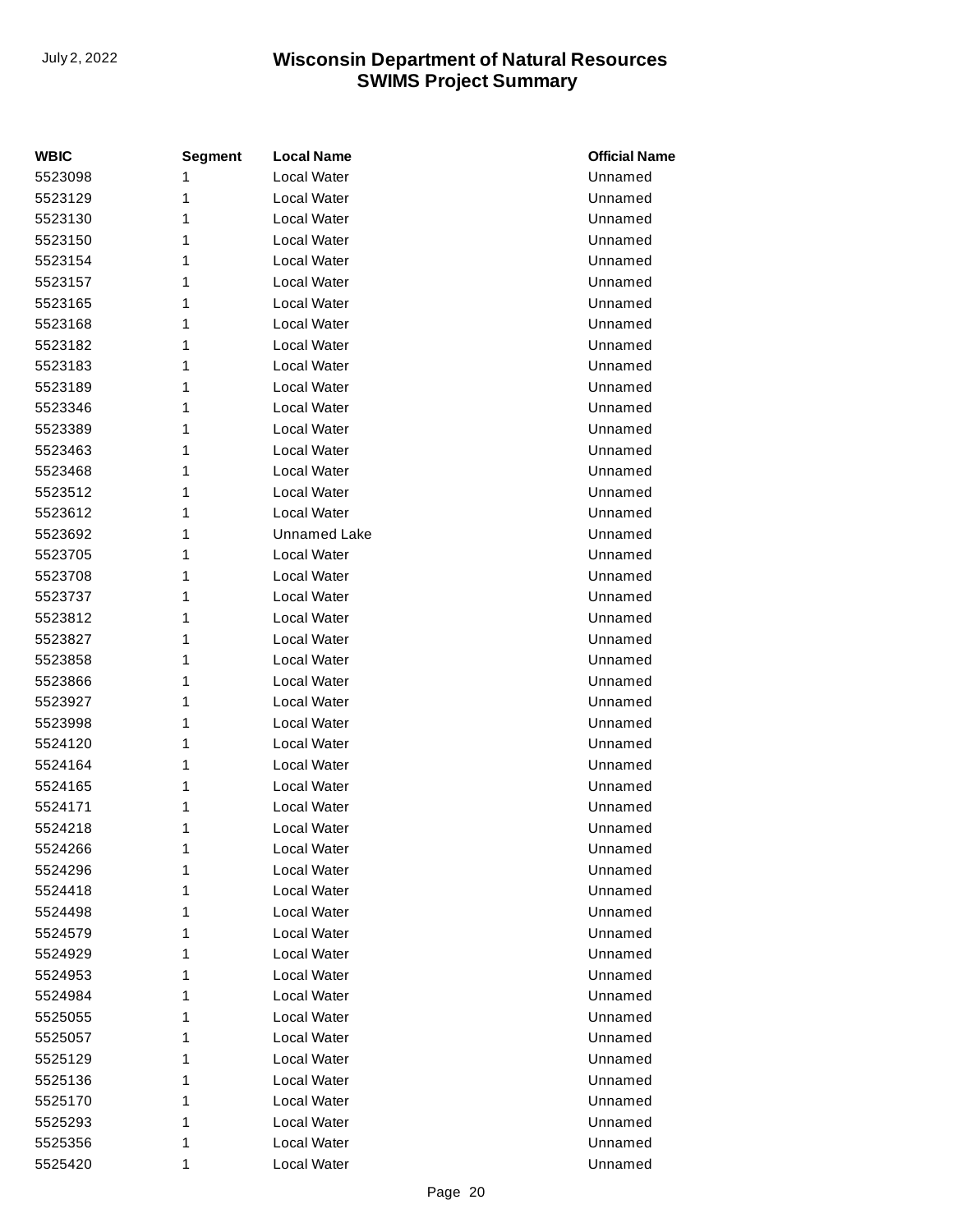| <b>WBIC</b> | <b>Segment</b> | <b>Local Name</b> | <b>Official Name</b> |
|-------------|----------------|-------------------|----------------------|
| 5525449     | 1              | Local Water       | Unnamed              |
| 5525464     | 1              | Local Water       | Unnamed              |
| 5525495     | 1              | Local Water       | Unnamed              |
| 5525544     | 1              | Local Water       | Unnamed              |
| 5525587     | 1              | Local Water       | Unnamed              |
| 5525743     | 1              | Local Water       | Unnamed              |
| 5525850     | 1              | Local Water       | Unnamed              |
| 5525948     | 1              | Local Water       | Unnamed              |
| 5525999     | 1              | Local Water       | Unnamed              |
| 5526018     | 1              | Local Water       | Unnamed              |
| 5526068     | 1              | Local Water       | Unnamed              |
| 5526174     | 1              | Local Water       | Unnamed              |
| 5526234     | 1              | Local Water       | Unnamed              |
| 5526235     | 1              | Local Water       | Unnamed              |
| 5526265     | 1              | Local Water       | Unnamed              |
| 5526383     | 1              | Local Water       | Unnamed              |
| 5526396     | 1              | Local Water       | Unnamed              |
| 5526533     | 1              | Local Water       | Unnamed              |
| 5526548     | 1              | Local Water       | Unnamed              |
| 5526551     | 1              | Local Water       | Unnamed              |
| 5526584     | 1              | Local Water       | Unnamed              |
| 5526585     | 1              | Local Water       | Unnamed              |
| 5526609     | 1              | Local Water       | Unnamed              |
| 5526669     | 1              | Local Water       | Unnamed              |
| 5526681     | 1              | Local Water       | Unnamed              |
| 5526703     | 1              | Local Water       | Unnamed              |
| 5526737     | 1              | Local Water       | Unnamed              |
| 5526759     | 1              | Local Water       | Unnamed              |
| 5526767     | 1              | Local Water       | Unnamed              |
| 5526784     | 1              | Local Water       | Unnamed              |
| 5526832     | 1              | Local Water       | Unnamed              |
| 5526845     | 1              | Local Water       | Unnamed              |
| 5526920     | 1              | Local Water       | Unnamed              |
| 5526927     | 1              | Local Water       | Unnamed              |
| 5526936     | 1              | Local Water       | Unnamed              |
| 5526938     | 1              | Local Water       | Unnamed              |
| 5526939     | 1              | Local Water       | Unnamed              |
| 5526944     | 1              | Local Water       | Unnamed              |
| 5526947     | 1              | Local Water       | Unnamed              |
| 5526980     | 1              | Local Water       | Unnamed              |
| 5527001     | 1              | Local Water       | Unnamed              |
| 5527007     | 1              | Local Water       | Unnamed              |
| 5527014     | 1              | Local Water       | Unnamed              |
| 5527070     | 1              | Lake Alice        | Lake Alice           |
| 5527085     | 1              | Local Water       | Unnamed              |
| 5527100     | 1              | Local Water       | Unnamed              |
| 5527136     | 1              | Local Water       | Unnamed              |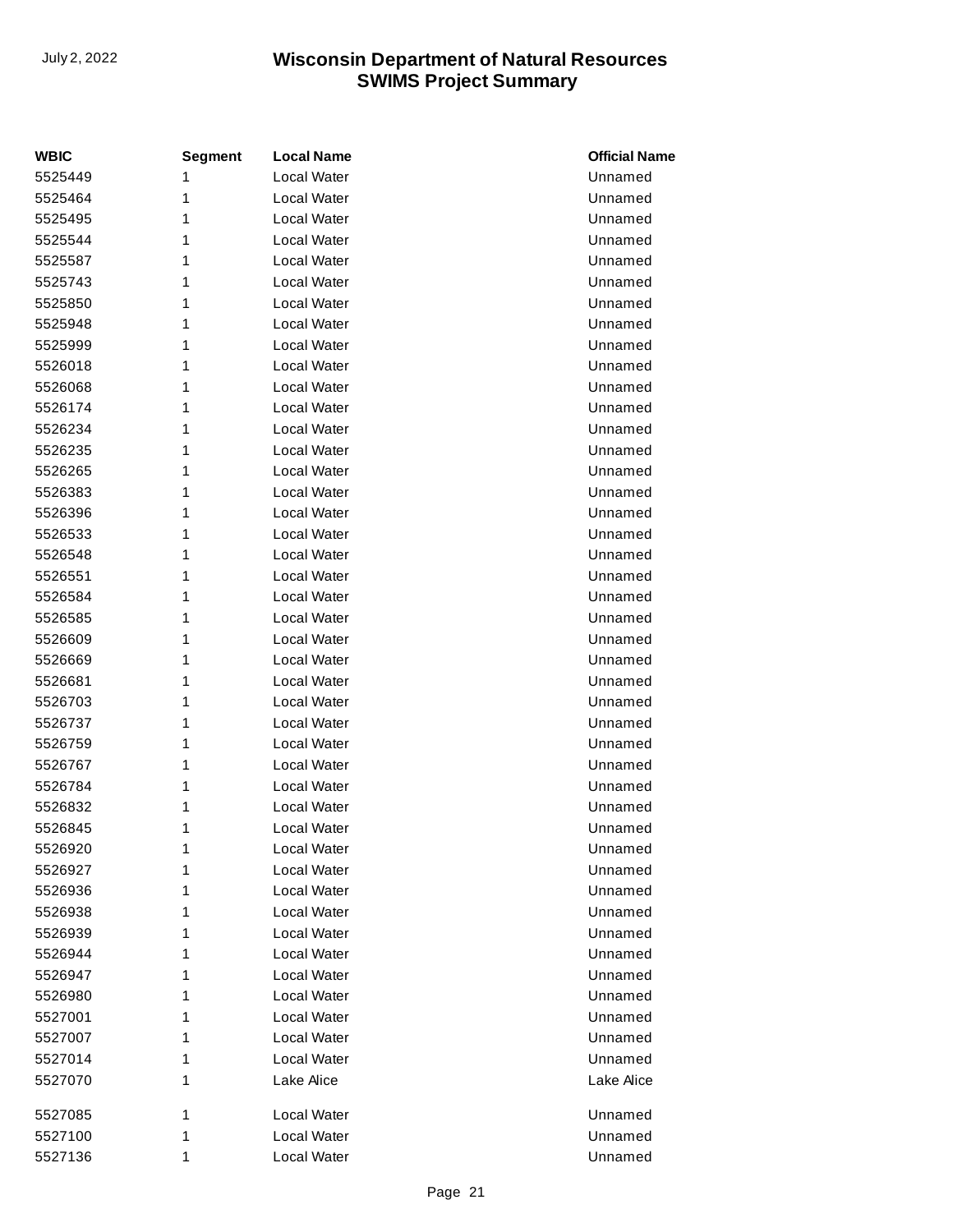| <b>WBIC</b> | <b>Segment</b> | <b>Local Name</b>                         | <b>Official Name</b> |
|-------------|----------------|-------------------------------------------|----------------------|
| 5527164     | 1              | Local Water                               | Unnamed              |
| 5527185     | 1              | Local Water                               | Unnamed              |
| 5527210     | 1              | Local Water                               | Unnamed              |
| 5527219     | 1              | Local Water                               | Unnamed              |
| 5527232     | 1              | Local Water                               | Unnamed              |
| 5527248     | 1              | Local Water                               | Unnamed              |
| 5527306     | 1              | Local Water                               | Unnamed              |
| 5527381     | 1              | Local Water                               | Unnamed              |
| 5527384     | 1              | Local Water                               | Unnamed              |
| 5527391     | 1              | Local Water                               | Unnamed              |
| 5527420     | 1              | Local Water                               | Unnamed              |
| 5527423     | 1              | Local Water                               | Unnamed              |
| 5527445     | 1              | Local Water                               | Unnamed              |
| 5527465     | 1              | Local Water                               | Unnamed              |
| 5527546     | 1              | Local Water                               | Unnamed              |
| 5527617     | 1              | Local Water                               | Unnamed              |
| 5581898     | 1              | Local Water                               | Unnamed              |
| 5581899     | 1              | Local Water                               | Unnamed              |
| 5581901     | 1              | Local Water                               | Unnamed              |
| 5581902     | 1              | Local Water                               | Unnamed              |
| 5581903     | 1              | Local Water                               | Unnamed              |
| 5583442     | 1              | Local Water                               | Unnamed              |
| 5583452     | 1              | Local Water                               | Unnamed              |
| 5583460     | 1              | Local Water                               | Unnamed              |
| 5583462     | 1              | Local Water                               | Unnamed              |
| 5583469     | 1              | Local Water                               | Unnamed              |
| 5583494     | 1              | Local Water                               | Unnamed              |
| 5583507     | 1              | Local Water                               | Unnamed              |
| 5583520     | 1              | Local Water                               | Unnamed              |
| 5583544     | 1              | Local Water                               | Unnamed              |
| 5583572     | 1              | Local Water                               | Unnamed              |
| 5583603     | 1              | Local Water                               | Unnamed              |
| 5583616     | 1              | Local Water                               | Unnamed              |
| 5583621     | 1              | Local Water                               | Unnamed              |
| 5583631     | 1              | Local Water                               | Unnamed              |
| 5583687     | 1              | Local Water                               | Unnamed              |
| 5583690     | 1              | Local Water                               | Unnamed              |
| 5583702     | 1              | Local Water                               | Unnamed              |
| 5583706     | 1              | Local Water                               | Unnamed              |
| 5583716     | 1              | Local Water                               | Unnamed              |
| 5583718     | 1              | Local Water                               | Unnamed              |
| 5583722     | 1              | Local Water                               | Unnamed              |
| 5583747     | 1              | Local Water                               | Unnamed              |
| 5583805     | 1              | Local Water                               | Unnamed              |
| 5584056     | 1              | Unnamed backwaters of the St. Croix River | Unnamed              |
| 5584057     | 1              | Unnamed backwaters of the St. Croix River | Unnamed              |
| 5584068     | 1              | Local Water                               | Unnamed              |
| 5591424     | 1              | Unnamed                                   | Unnamed              |